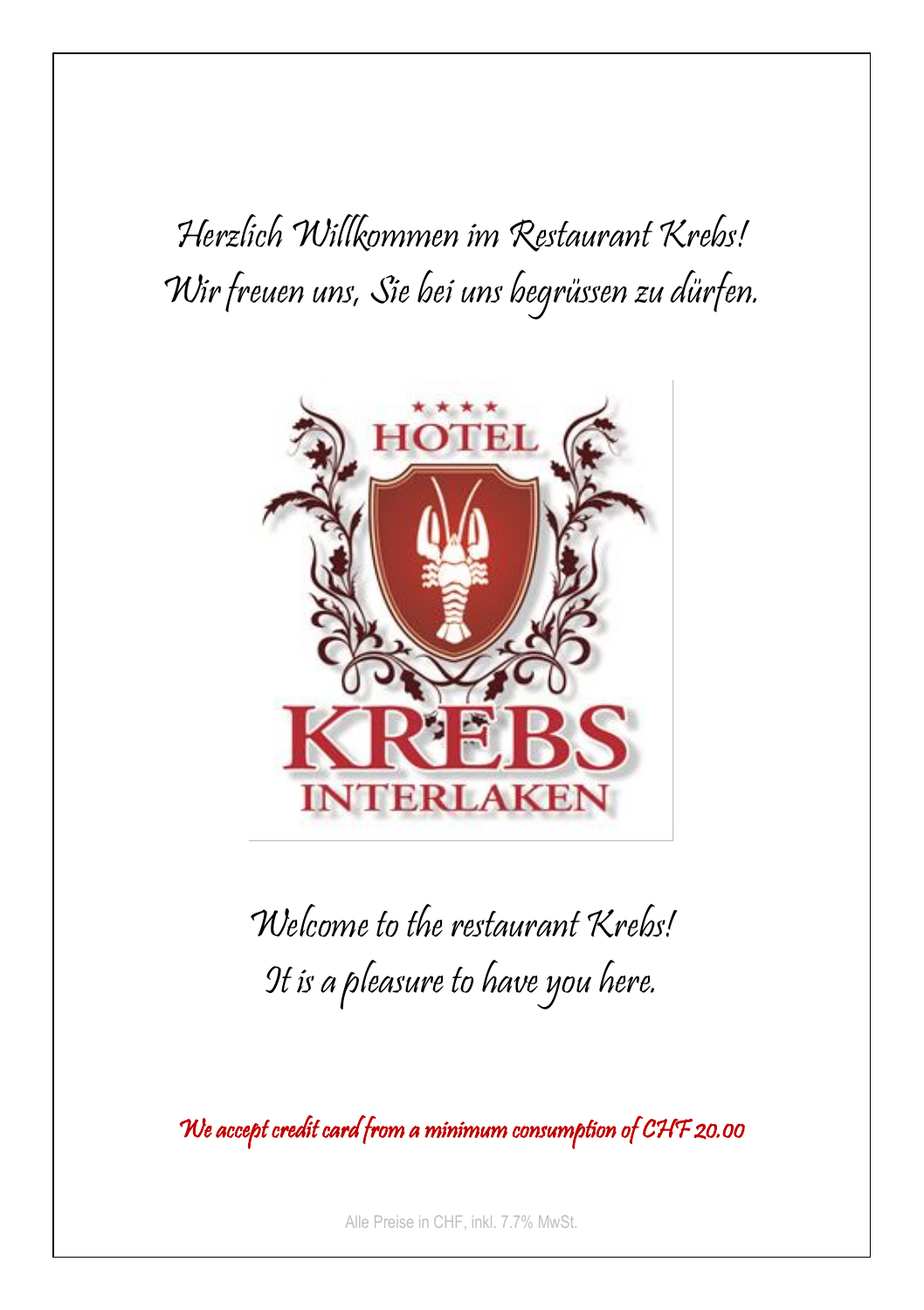### Warme Getränke

CHF CHF Kaffee, Espresso (auch koffeinfrei) 4.50 Doppelter Espresso, Shale, Cappucino, Latte Machiato 5.50 Kaffee Melange 6.00 Miclh (warm/ kalt) 4.00 Schoggi/ Ovomaltine 4.50 Schoggi Melange (warm/ kalt) 6.00 Punsch (Apfel, Orange, Rum) 4.50

> Kaffee Schnaps AAlkoholhaltig

| Coretto Grappa       | $\sim$ tcl $\sqrt{\frac{1}{2}}$                                                                                                                                                                                                                                                                                                                                                                                                                                                                | 6,50  |
|----------------------|------------------------------------------------------------------------------------------------------------------------------------------------------------------------------------------------------------------------------------------------------------------------------------------------------------------------------------------------------------------------------------------------------------------------------------------------------------------------------------------------|-------|
| Kaffee Fertig / Lutz | $~\sim$ 40l                                                                                                                                                                                                                                                                                                                                                                                                                                                                                    | 7.50  |
| Baileys Kaffee       | $~\sim$ 2cl                                                                                                                                                                                                                                                                                                                                                                                                                                                                                    | 8,50  |
| Irish Coffee         | $\sim$ 2cl                                                                                                                                                                                                                                                                                                                                                                                                                                                                                     | 12,50 |
| Krebskaffee          | $~\mathscr{E}\hspace{-1pt}c\mathscr{E}\hspace{-1pt}\mathscr{E}\hspace{-1pt}\mathscr{E}\hspace{-1pt}\mathscr{E}\hspace{-1pt}\mathscr{E}\hspace{-1pt}\mathscr{E}\hspace{-1pt}\mathscr{E}\hspace{-1pt}\mathscr{E}\hspace{-1pt}\mathscr{E}\hspace{-1pt}\mathscr{E}\hspace{-1pt}\mathscr{E}\hspace{-1pt}\mathscr{E}\hspace{-1pt}\mathscr{E}\hspace{-1pt}\mathscr{E}\hspace{-1pt}\mathscr{E}\hspace{-1pt}\mathscr{E}\hspace{-1pt}\mathscr{E}\hspace{-1pt}\mathscr{E}\hspace{-1pt}\mathscr{E}\hspace$ | 16,00 |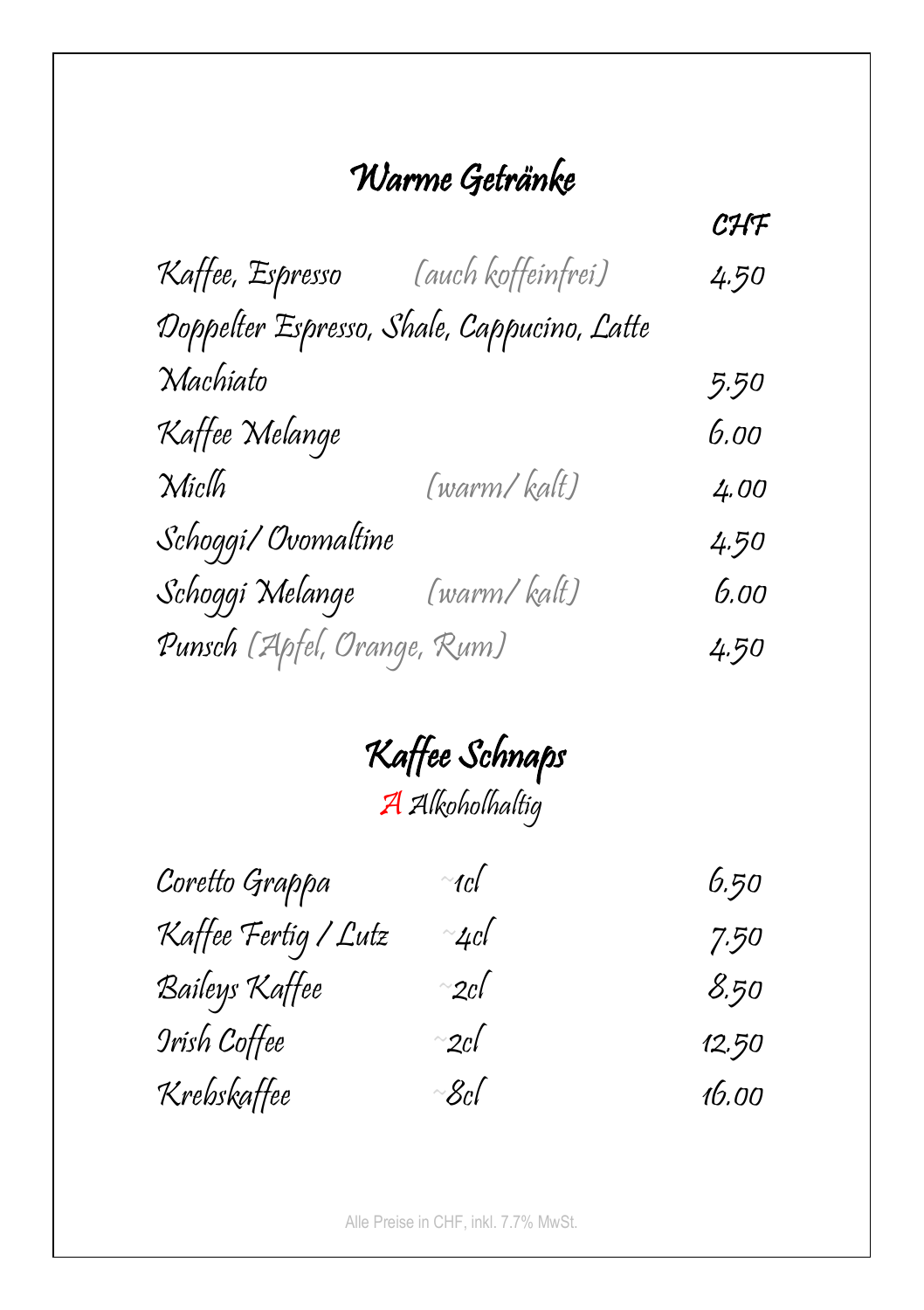### Tee

(LänggassTee)

#### **CHF**

| •Assam Halmari    | (Indischer Schwarztee)   | 4.50 |
|-------------------|--------------------------|------|
| •Berner Rosen     | (Früchte- & Blütentee)   | 4.50 |
| •Sencha Yamato    | (Japanischer Grüntee)    | 4.50 |
| • Menthe du Maroc | (Pfefferminztee)         | 4.50 |
| • Verveine        | (Eisenkraut)             | 4.50 |
| ·Ginger Lemon     | (Ingwer und Limettentee) | 4.50 |
| •Rooibos Bourbon  |                          | 4.50 |
| •Indian Chai      | (mit Milch angemacht)    | 4.50 |

Tee Rum

AAlkoholhaltig  $\cdot$ Tee-Grog -2cl 6.50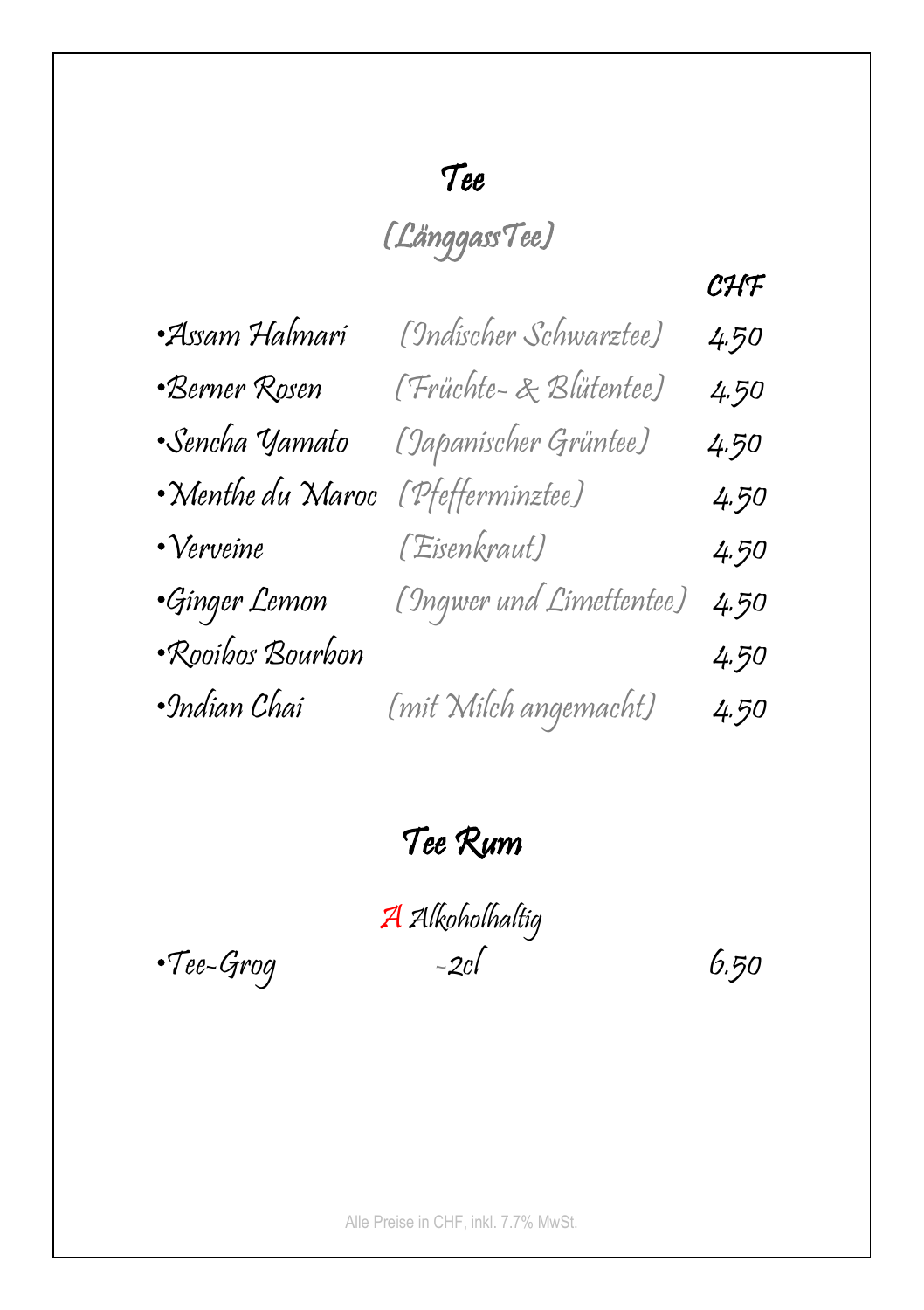# Mineralwasser & Süssgetränke

| <u>Offen:</u>                                     |                | 20cl/30cl/50cl |
|---------------------------------------------------|----------------|----------------|
|                                                   |                | CHF            |
| Mineralwasser mit Kohlensäure                     | 3.50/4.50/5.50 |                |
| Elmer Citro                                       | 3.50/4.50/5.50 |                |
| Eistee                                            | 3.50/4.50/5.50 |                |
| <u>Flasche :</u>                                  |                |                |
| Passuger / Allegra Mineralwasser • 35cl           |                | 4.80           |
|                                                   | 50c            | 6.50           |
|                                                   | 77cl           | 8.50           |
| Coca Cola / Zero                                  | 33cl           | 4.80           |
| Fanta Orange                                      | 33cl           | 4.80           |
| Apfelsaft / Apfelschorle Ramseier <mark>••</mark> | 33cl           | 4,80           |
| Rivella Rot / Blau <mark>+</mark>                 | 33cl           | 4,80           |
| Schwepps Tonic / Bitter Lemon                     | 33c l          | 4,80           |
| Redbull (koffeinhaltig)                           | 25cl           | 5.00           |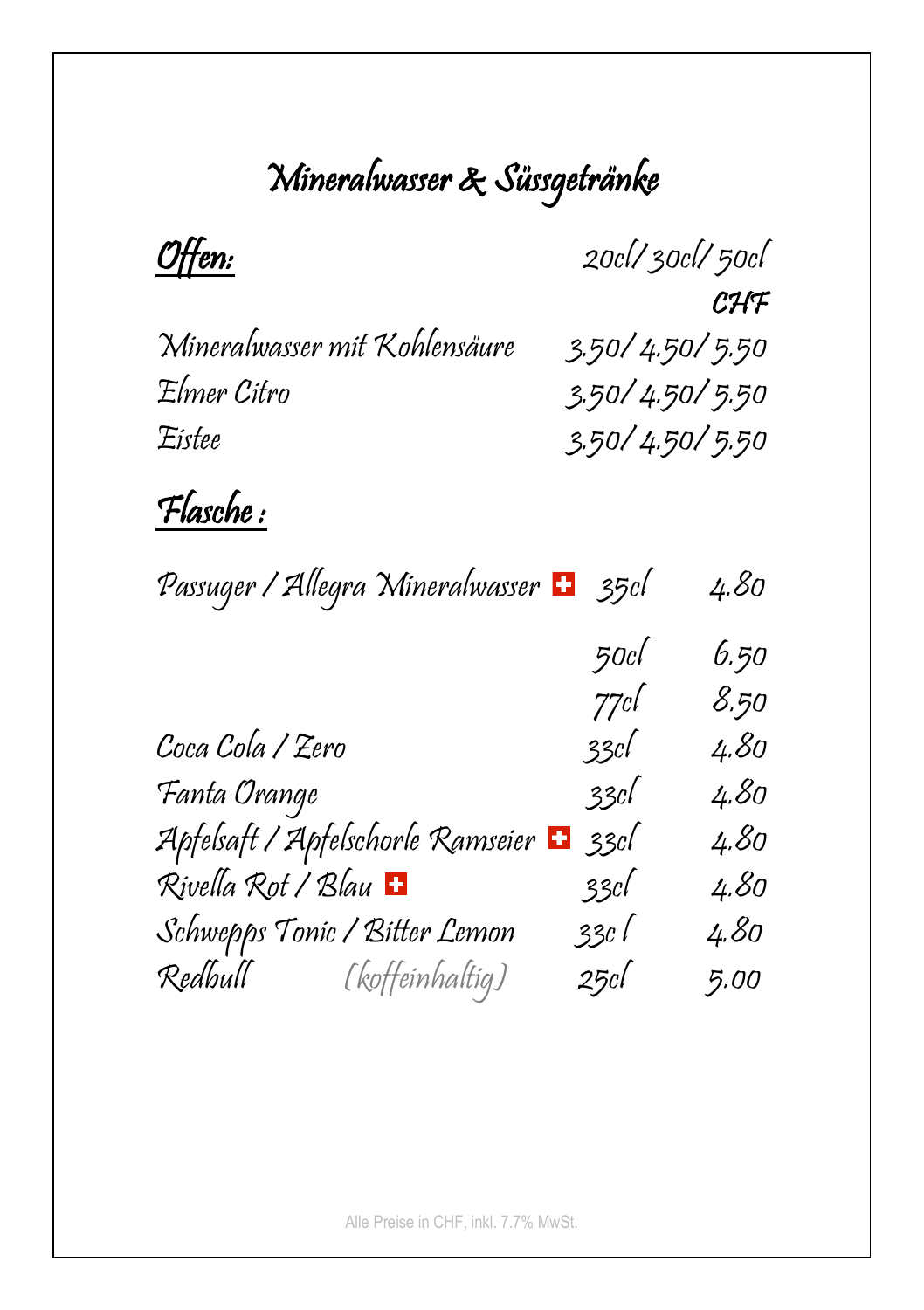| Säfte (Michel) |      | CHF  |
|----------------|------|------|
| Orange         | 20c  | 5.50 |
| Ananas         | 20c  | 5.50 |
| Bodyguard      | 20c  | 5.50 |
| Tomatensaft    | 20c/ | 5.50 |

# Cocktails

|                    | A Alkoholhaltig |       |
|--------------------|-----------------|-------|
| Caipirinha         | $-6c$           | 13.50 |
| Mojito             | $-6c$           | 13.50 |
| Long Island Icetea | $-10c$          | 15.50 |
| Piña Colada        | $-6c$           | 14.50 |
| Mai Tai            | $-8c$ l         | 14.50 |
| Moscow Mule        | $-5c$           | 14.00 |
| Cosmopolitan       | $-5c$           | 13.50 |
| Bloody Mary        | $-5c$           | 10.50 |

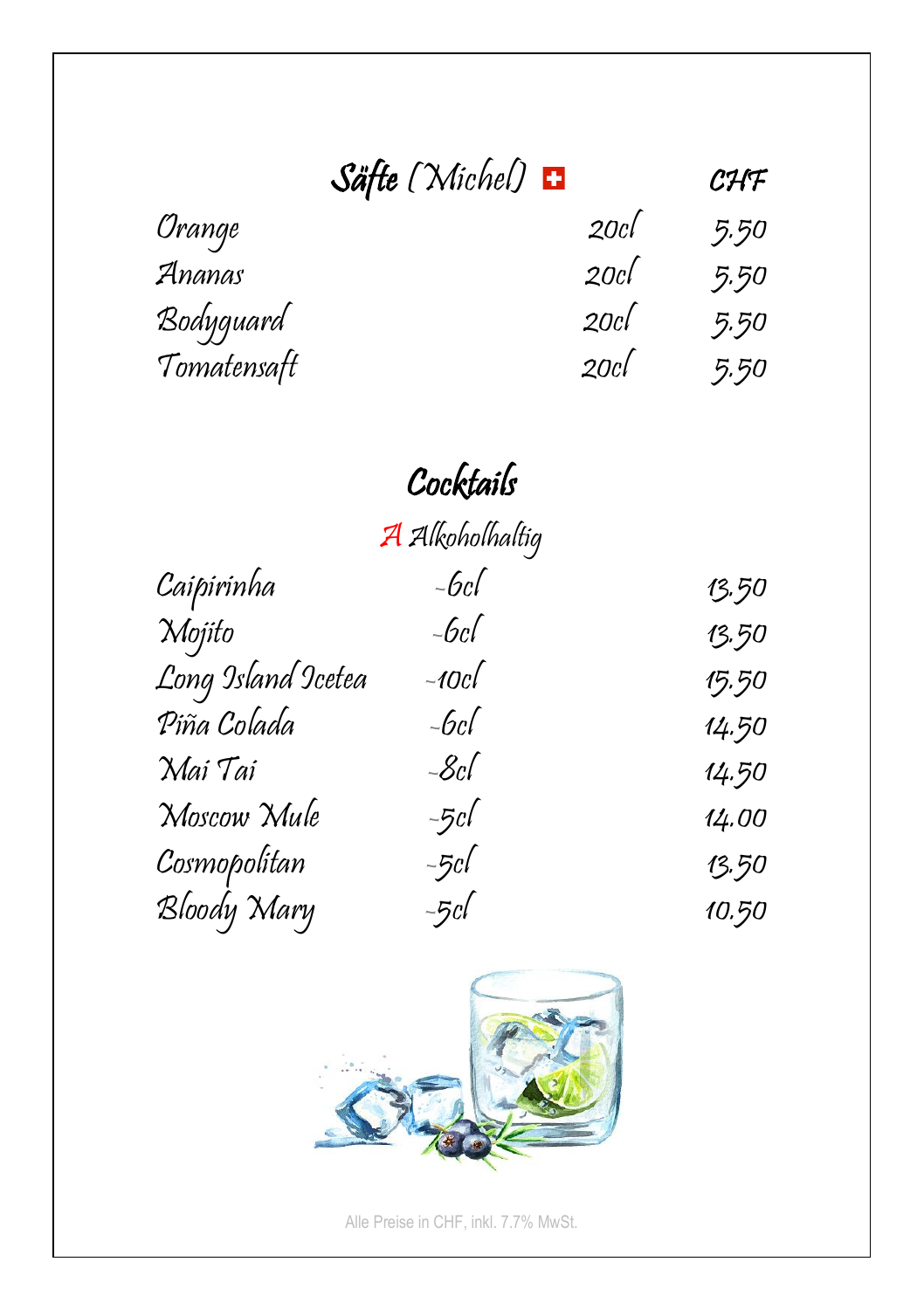## Mocktails

| (alkoholfrei cocktails) | $\mathcal{C} \mathcal{H} \mathcal{F}$ |
|-------------------------|---------------------------------------|
| Virqin Mojito           | 8.50                                  |
| Virgin Caipirinha       | 8.50                                  |
| Virgin Piña Colada      | 8.50                                  |
| Virgin Bora-Bora        | 8.50                                  |

Biere

| Schweizer Bier <b>H</b>   | $4 - 5.6%$ |                |
|---------------------------|------------|----------------|
| <u>Offen:</u>             |            | 20cl/30cl/50cl |
|                           |            | CHF            |
| Rugenbräu Spezial/Panaché |            | 3.60/4.50/6.50 |

| Rugenbräu Pitcher | 1.51 | 19.50 |
|-------------------|------|-------|

### Flasche :

| Rugenbräu Lager           | 50c        | 6,00 |
|---------------------------|------------|------|
| Rugenbräu Spezial Dunkel  | 33cl       | 5.50 |
| Rugenbräu Alkoholfrei     | 33cl       | 5.50 |
| Rugenbräau Weizen         | 50cl       | 8,50 |
| Auländisches Bier         | $5 - 5.2%$ |      |
| HB München<br>Weizen hell | 50cl       | 8.50 |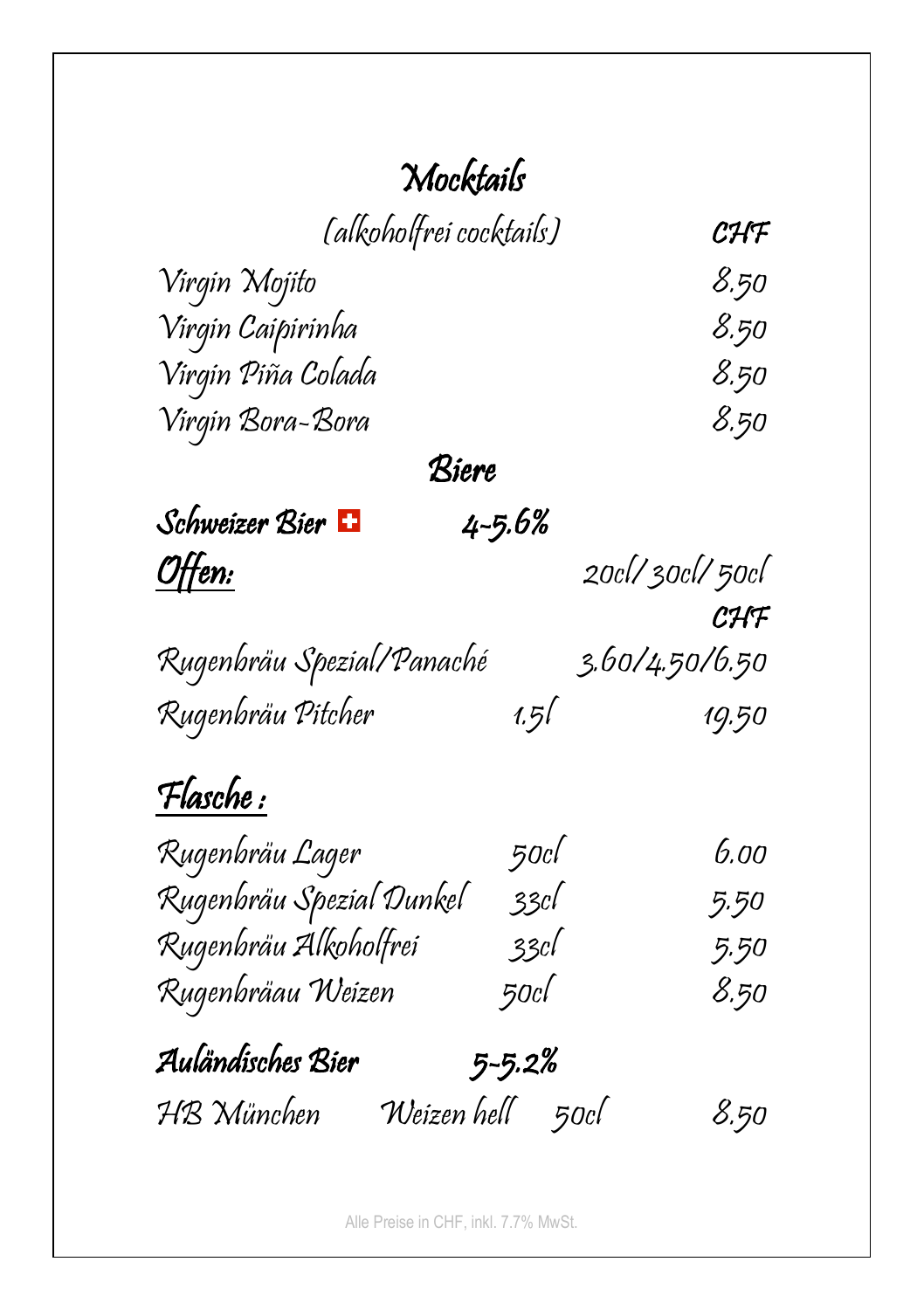# Champagner und Schaumwein

| Champagner                    | 10cl | $\mathcal{CHF}$ |
|-------------------------------|------|-----------------|
| · Moet& Chandon brut Imperial |      | 14.50           |

### Schaumwein

| • Prosecco Centenario San Martino (Italien) 8.50 |                   |      |
|--------------------------------------------------|-------------------|------|
| •Prosecco mit Aroma                              | (Italien)         | 9.00 |
| • Moscato D'Asti DOCG                            | (Italien) 8.50    |      |
| •Café De Paris                                   | (Frankreich) 8.50 |      |

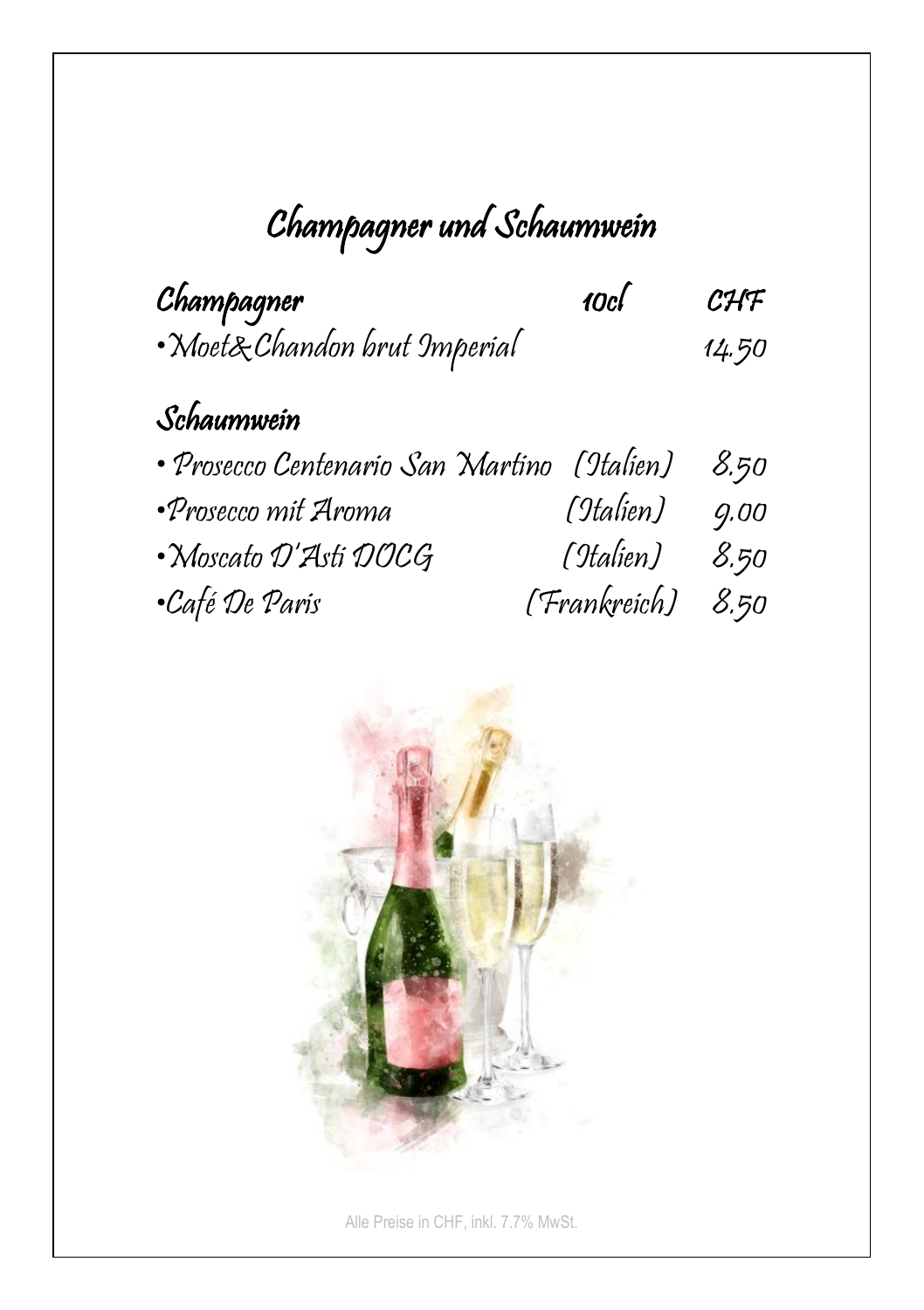# Aperitifs

|                        | 17-38%         |      |       |
|------------------------|----------------|------|-------|
| Wein gespritzt         | (süss/sauer)   | 20c  | 7.50  |
| Hugo                   |                | 20c  | 11.00 |
| Aperol Spritz          |                | 20c  | 11.00 |
| Sanbitter              | (ohne Alkohol) | 10c  | 5.00  |
| Kir au vin blanc       |                | 10cl | 7.50  |
| Kir Prosecco           |                | 10cl | 9.50  |
| Kir Royal              |                | 10cl | 15.50 |
| Martini Bianco / Rosso |                | 4cl  | 7.00  |
| Campari Orange         |                | 4cl  | 7.00  |
| Cynar Orange           |                | 4cl  | 8,50  |
| Pastis 51              |                | 4cl  | 9.00  |
|                        |                |      |       |

Digestifs 29-40%

Averna 4cl 8.00

Appenzeller 4cl 6.50 Fernet Branca 4cl 8.00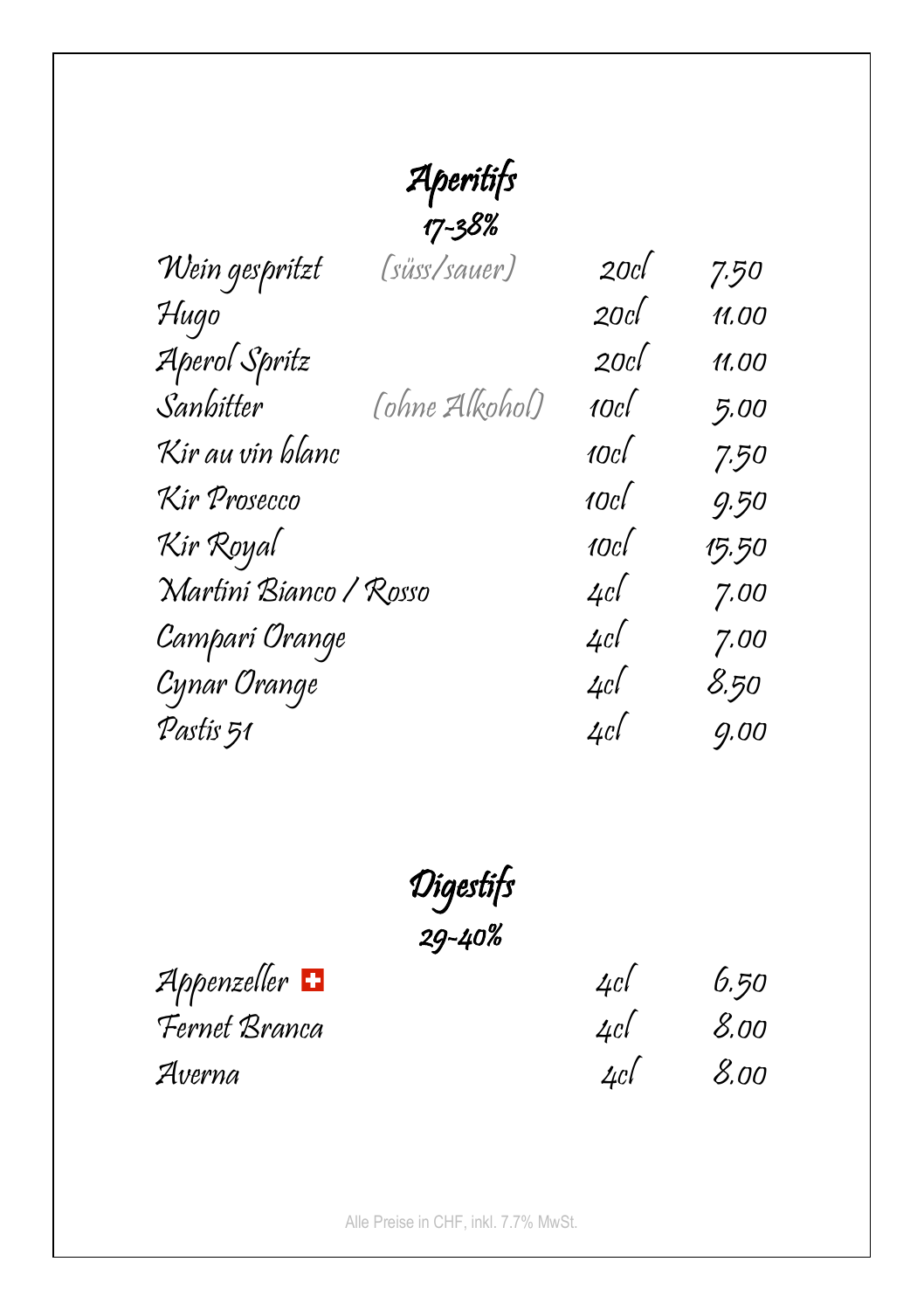# Spirituosen

| Brände                          | 40-45%         | CHF  |
|---------------------------------|----------------|------|
| Kirsch Original <mark>+</mark>  | 2c             | 6,50 |
| Zwetschgenwasser <mark>+</mark> | 2c             | 6.50 |
| Obstbrand <b>H</b>              | 2cl $\sqrt{2}$ | 6,50 |
| Birne Williams                  | 2c             | 9.50 |
| Kräuter <b>E</b>                | 2c             | 9.50 |
| Vielle Prune                    | 2c             | 9.50 |
| Calvados                        | 2cl $\sqrt{2}$ | 9.50 |
|                                 |                |      |
| Likör                           | 17-40%         |      |
| Kalhua                          | 4cl            | 6,50 |
| Baileys                         | 4cl            | 6.50 |
| Grand Manier                    | 4cl            | 6,50 |
| Amaretto                        | 4cl            | 6,50 |
| Malibu                          | 4cl            | 6,50 |
| Passoa                          | 4cl            | 6,50 |
| Cointreau                       | 4cl            | 6,50 |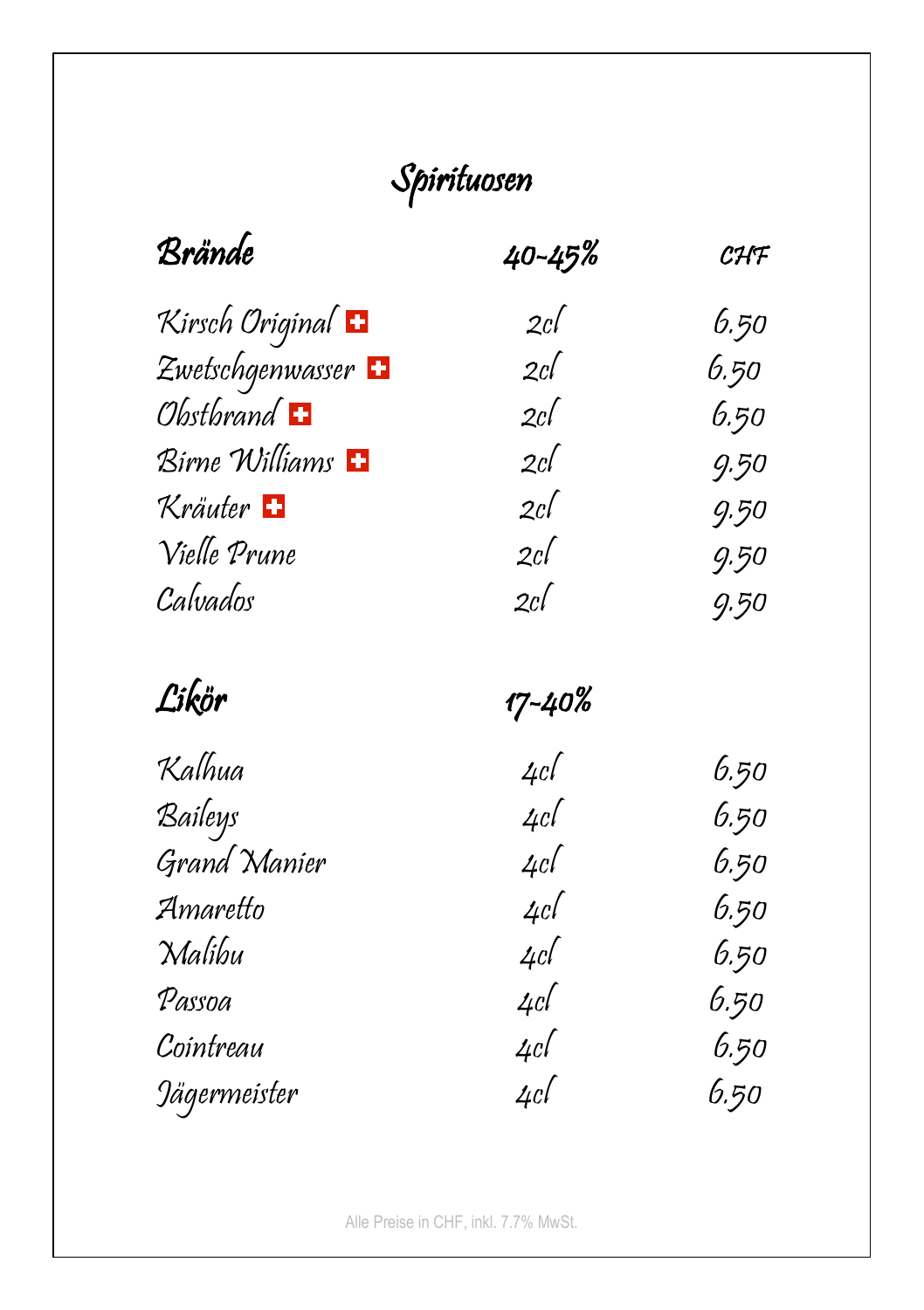| Cognac / Brandy            | 40-43% | CHF   |  |
|----------------------------|--------|-------|--|
| Hennessy V.S               | 2c/    | 8,50  |  |
| Hennessy X.O               | 2c/    | 12,50 |  |
| $Carlos 9$ Imperial $X$ .0 | 2c     | 11,00 |  |

Grappa 40-45%

| Grappa di Moscato              | 2c/ | 9.50  |
|--------------------------------|-----|-------|
| Grappa di Barolo               | 2c/ | 9.50  |
| Grappa di Brunello             | 2c/ | 9.50  |
| Grappa le Giare Chardonnay     | 2c/ | 10.50 |
| Grappa le Giare Gewürztraminer | 2c/ | 10.50 |
| Grappa le Giare Amarone        | 2c/ | 10.50 |

Portwein / Sherry 15-38%

Porto 40 Years Old (Portugal) 5cl 18.00 Sherry Tio Pepe (Spanien) 5cl 9.00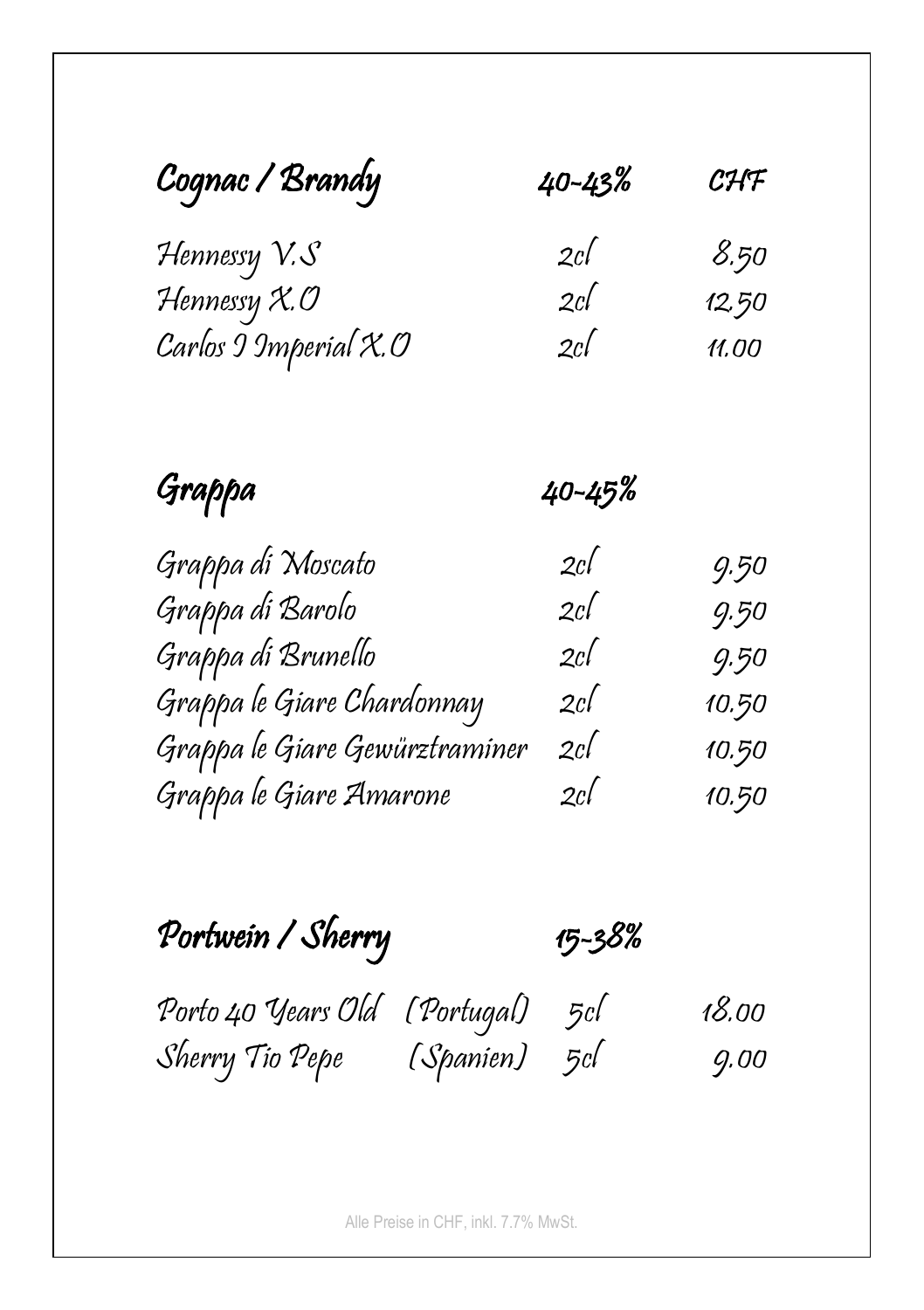| Whisky                    |        |       |
|---------------------------|--------|-------|
|                           | 40-60% | CHF   |
| Grossbritanien:           |        |       |
| Ballantine's              | 4cl    | 9,00  |
| Irland:                   |        |       |
| Tullamore Dew             | 4cl    | 9.00  |
| USA:                      |        |       |
| Jack Daniels              | 4cl    | 12.00 |
| Southern Comfort          | 4c     | 10.00 |
| Schottland:               |        |       |
| Johnny Walker Black Label | 4c     | 12.00 |
| Oban 14 yrs.              | 4cl    | 15.00 |
| Lagavulin 16 yrs.         | 4c     | 18.00 |
| Talisker 10 yrs.          | 4cl    | 14.00 |
| Craggamore 12 yrs.        | 4c     | 15.00 |
| Dalwhinnie 15 yrs.        | 4cl    | 16.00 |
|                           |        |       |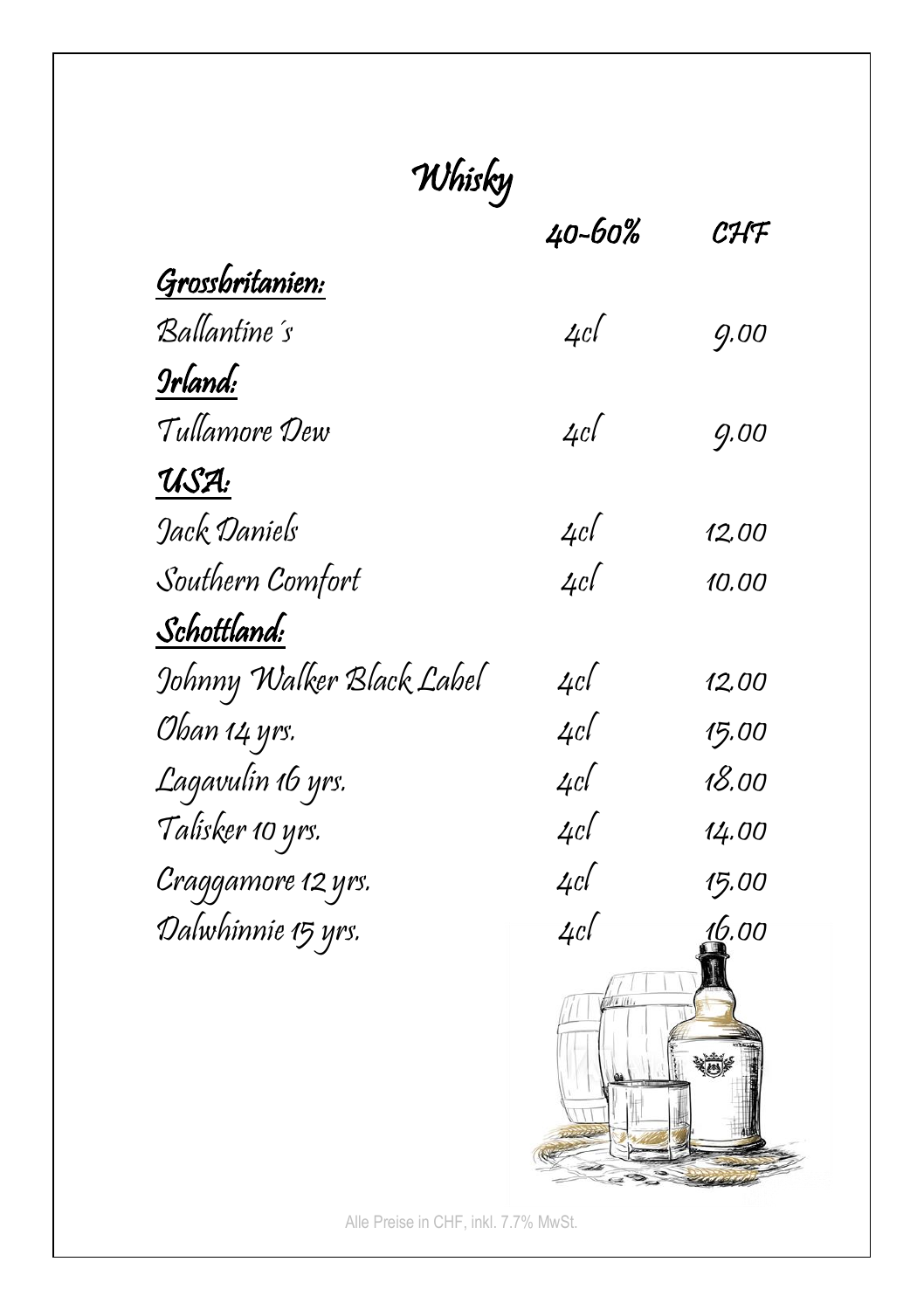| Rum / Tequila          |            |       |
|------------------------|------------|-------|
|                        | $38 - 43%$ | CHF   |
| Bacardi Carta Blanca   | 4cl        | 8.00  |
| Bacardi Black          | 4cl        | 9.50  |
| Bacardí Reserva 8 anos | 4c         | 13.00 |
| Havana Añejo 3 yrs.    | 4c/        | 9.00  |
| Sierra Silver          | 4cl        | 9.50  |

### Vodka / Gin

|                                | 40-41.4% | CHF   |
|--------------------------------|----------|-------|
| Excellent Vodka <mark>+</mark> | 4cl      | 10.50 |
| Excellent Gin                  | 4cl      | 10.50 |
| Grey Goose Vodka               | 4cl      | 12,50 |
| Trojka Vodka                   | 4cl      | 7.50  |
| Bombay Sapphire Gin            | 4cl      | 11.50 |
| Hendrick's Gin                 | 4cl      | 13.50 |
| Gordons Gin                    | 4cl      | 9.00  |
| Zusatzgetränk                  |          | 3.50  |
|                                |          |       |

*Alle Cove is like*<br>*Generalise in CHF, inkl. 7.7% Mwst.***<br>Alle Preise in CHF, inkl. 7.7% Mwst.** 

 $\perp$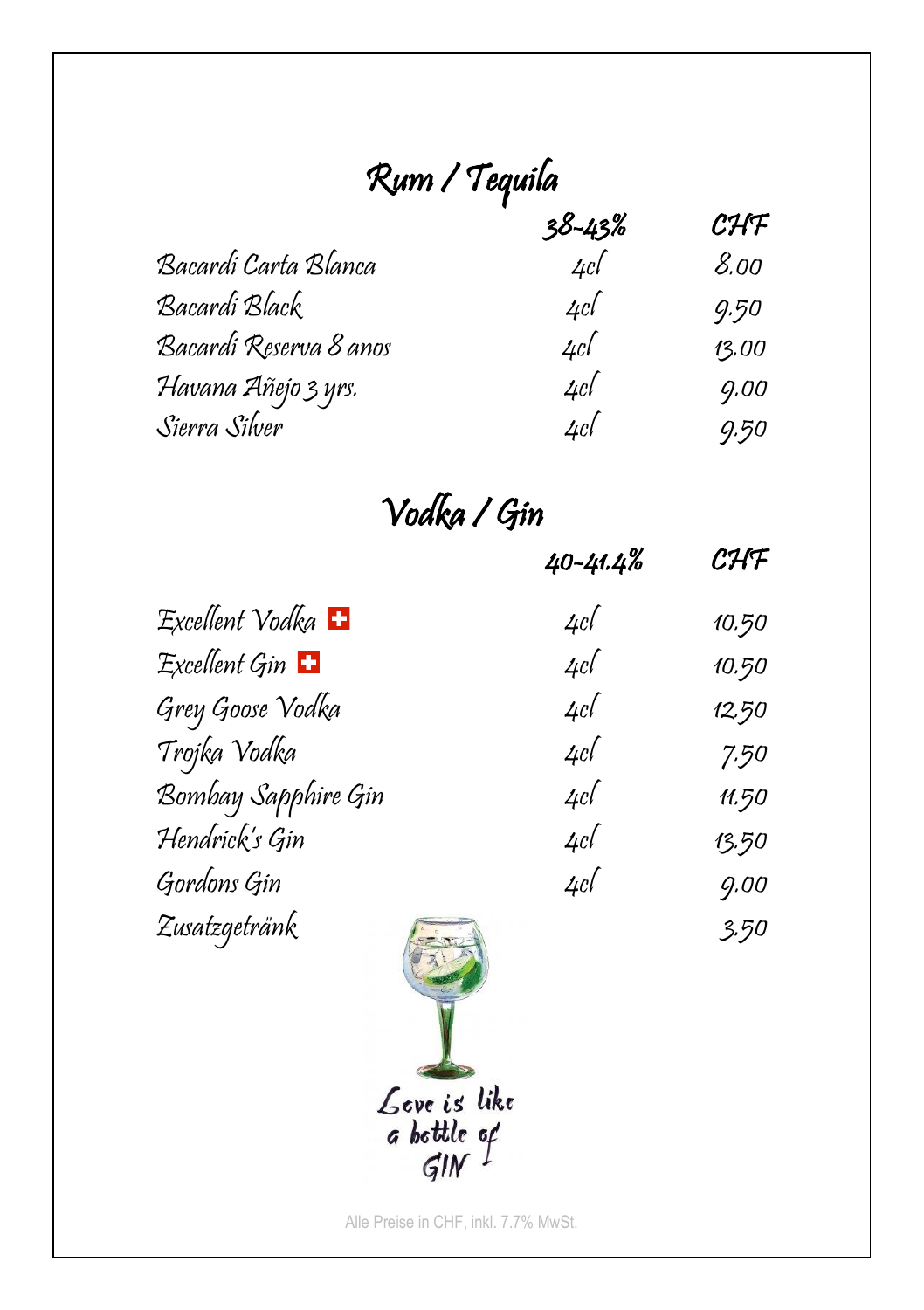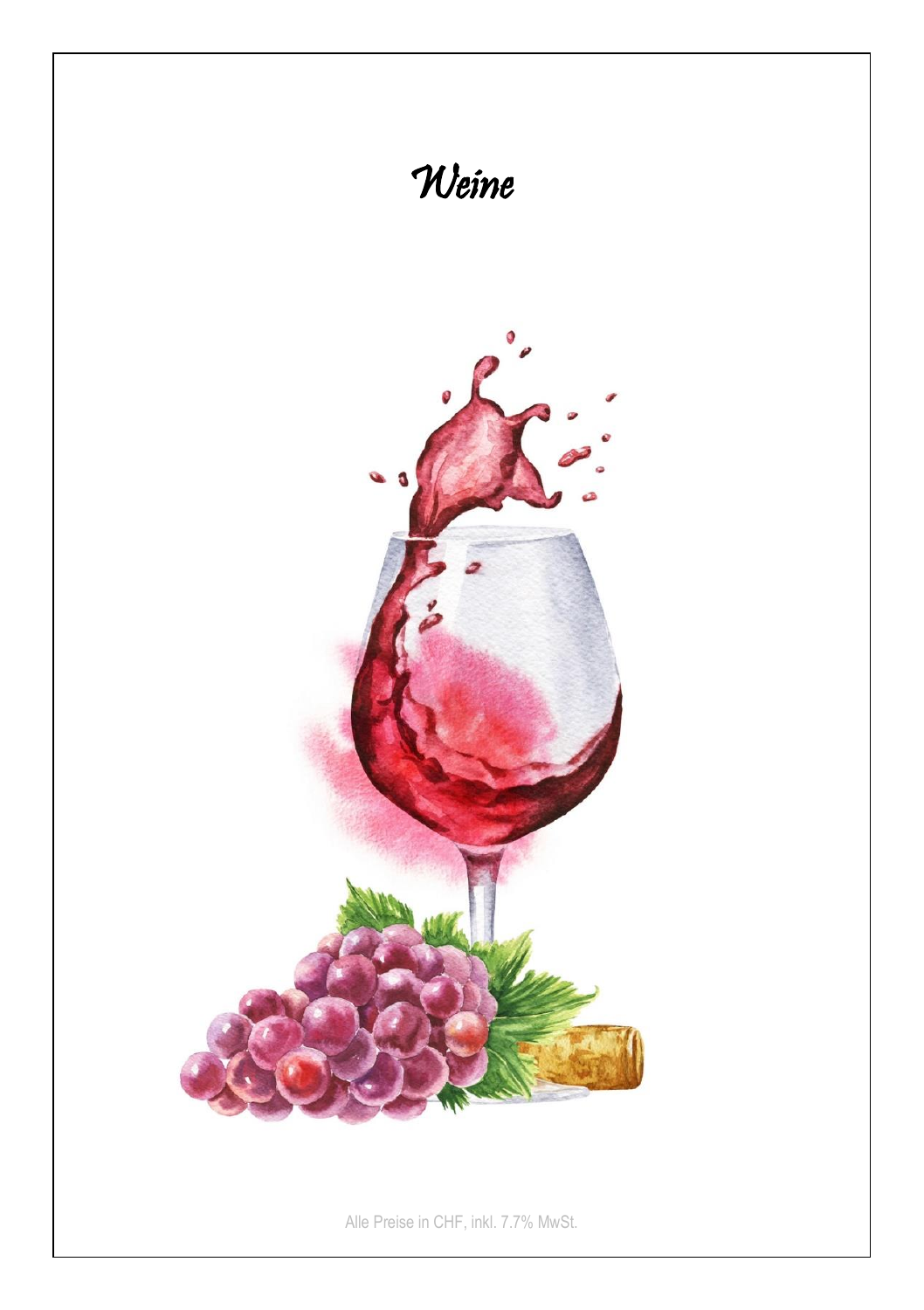## Offenausschank **Weisswein**

Schweiz: Inhalt CHF

Fendant du Valais AOC 10cl/75cl 6.50/39.00

Cave St-Pierre, Chamoson - Alpes Fendant, rund, elegant, fein mit mineralischer Note Fendant, round, elegant, fine with a mineral note

### Chardonnay AOC Château de Vincy  $Gilh$   $La$  Côte  $10c$ /75cl  $6.50/39.00$

Charles-Ami Michon, Gilly Chardonnay, trocken, exotische Frucht, weich, elegant Chardonnay, dry, exotic fruit, tender, elegant

#### Italien:

#### Roero Arneis

Trinità D.O.C.G. 10cl/75cl 7.00/45.00

Azienda Agricola Malvirà - Trinità Arneis, frisches Obst, Zitrusfrüchte, Feuerstein Arneis, fresh fruit, citrus, flint

#### Spanien:

Sauvignon Blanc Gran Castillo 10cl/75cl 6.00/38.00

Bodegas Gran Castillo - Valencia Sauvignon Blanc, Zitrusnoten und Aromen von exotischen Früchten Sauvignon Blanc, citrus notes and aromas of exotic fruits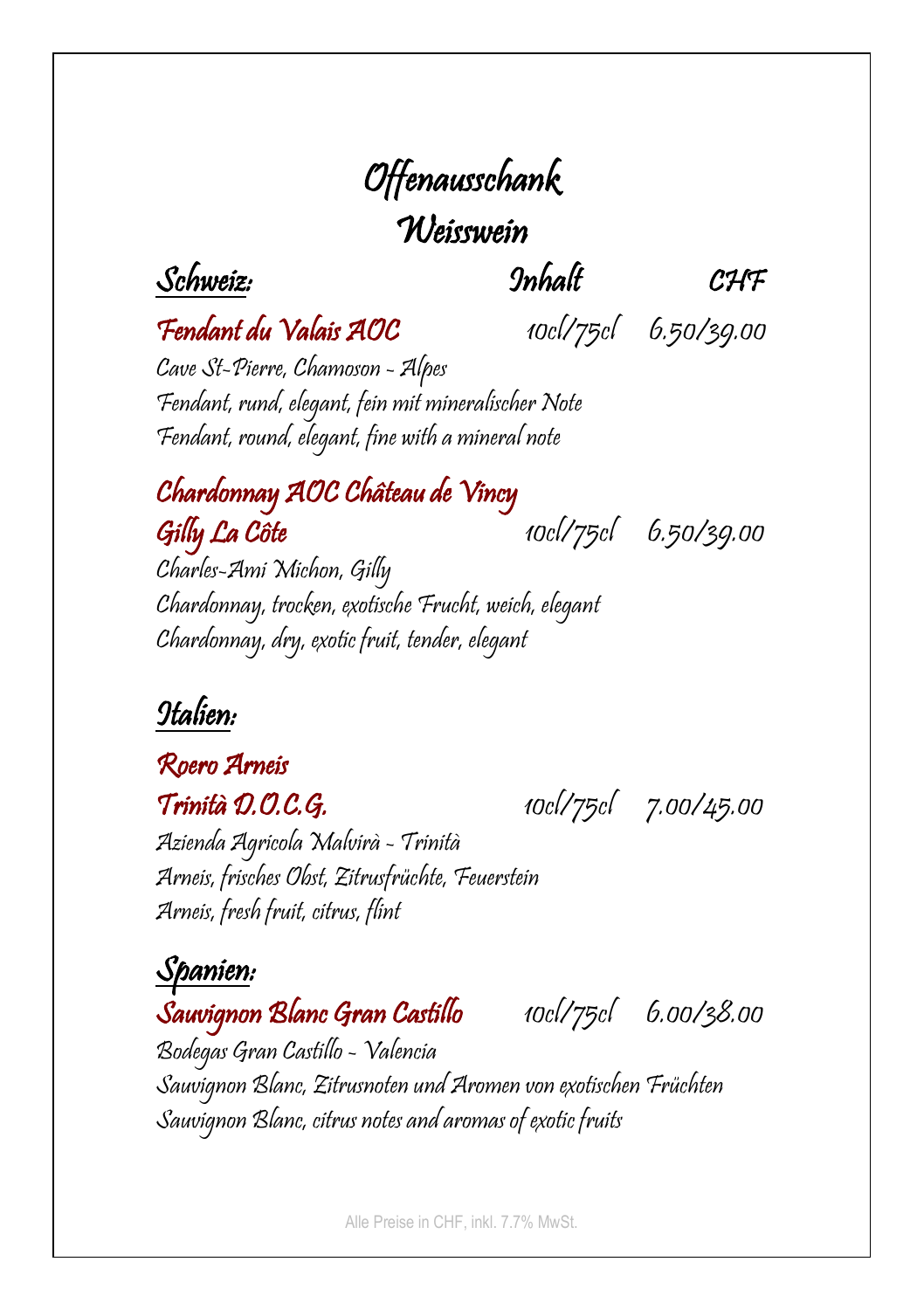### Offenausschank Roséwein

Schweiz: Inhalt CHF

### Oil de Perdrix du Valais AOC 10cl/75cl 6.00/40.00 ´La Matze´

Adrian & Diego Mathier, Salgesch Blauburgunder, trocken, beerige Aromatik, ausgewogen, leicht spritzig Pinot Noir, dry, berryfruit aroma, balanced, lightly fizzy

Blanc und Noir 10cl/50cl 5.00/22.00 Der Bio-Roséwein aus dem Waadtland

Henri Cruchon Pinot Blanc, Pinot Noir Die Raffinesse der beiden Pinots mit einer luftigen Rosé Note. The sophistication of the two Pinots with an airy rosé note.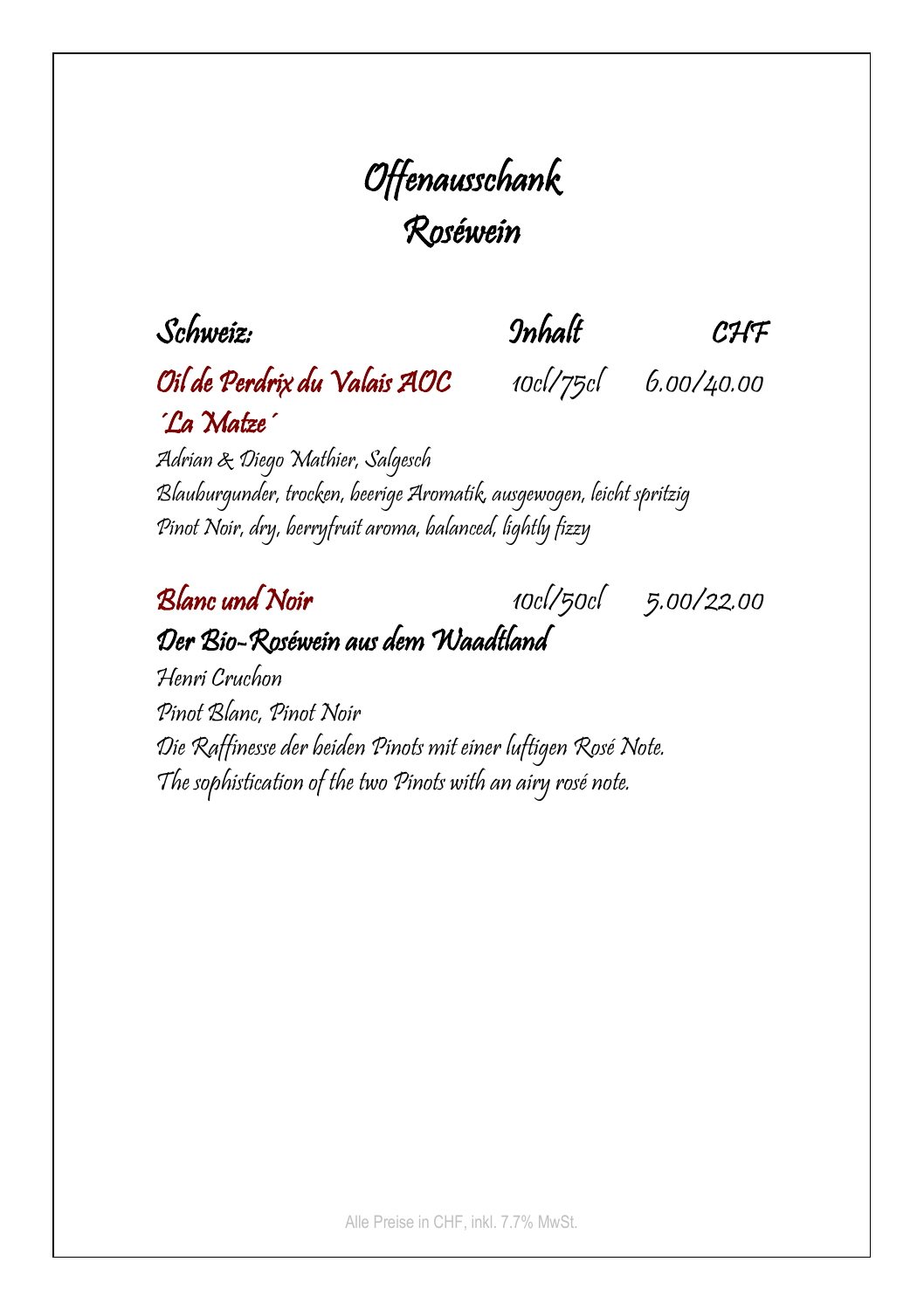# Offenausschank Roséwein

Inhalt CHF

### Frankreich:

#### Château Saint-Maur 10cl/75cl 6.00/40.00 Cru Classe AOP

Château Saint-Maur, Provence Grenache, Cinsault, Syrah, Mourvèdre, Cabernet Sauvignon, Rolle und Carignan Leuchtendes Rose. Himbeeren und Melone in der offenen Nase, auch Grenadine und faszinierende Facetten von Pink Grapefruit und Goldmelisse. Luminous Rose. Raspberries and melon on the open nose, also grenadine

and fascinating facets of pink grapefruit and bee balm.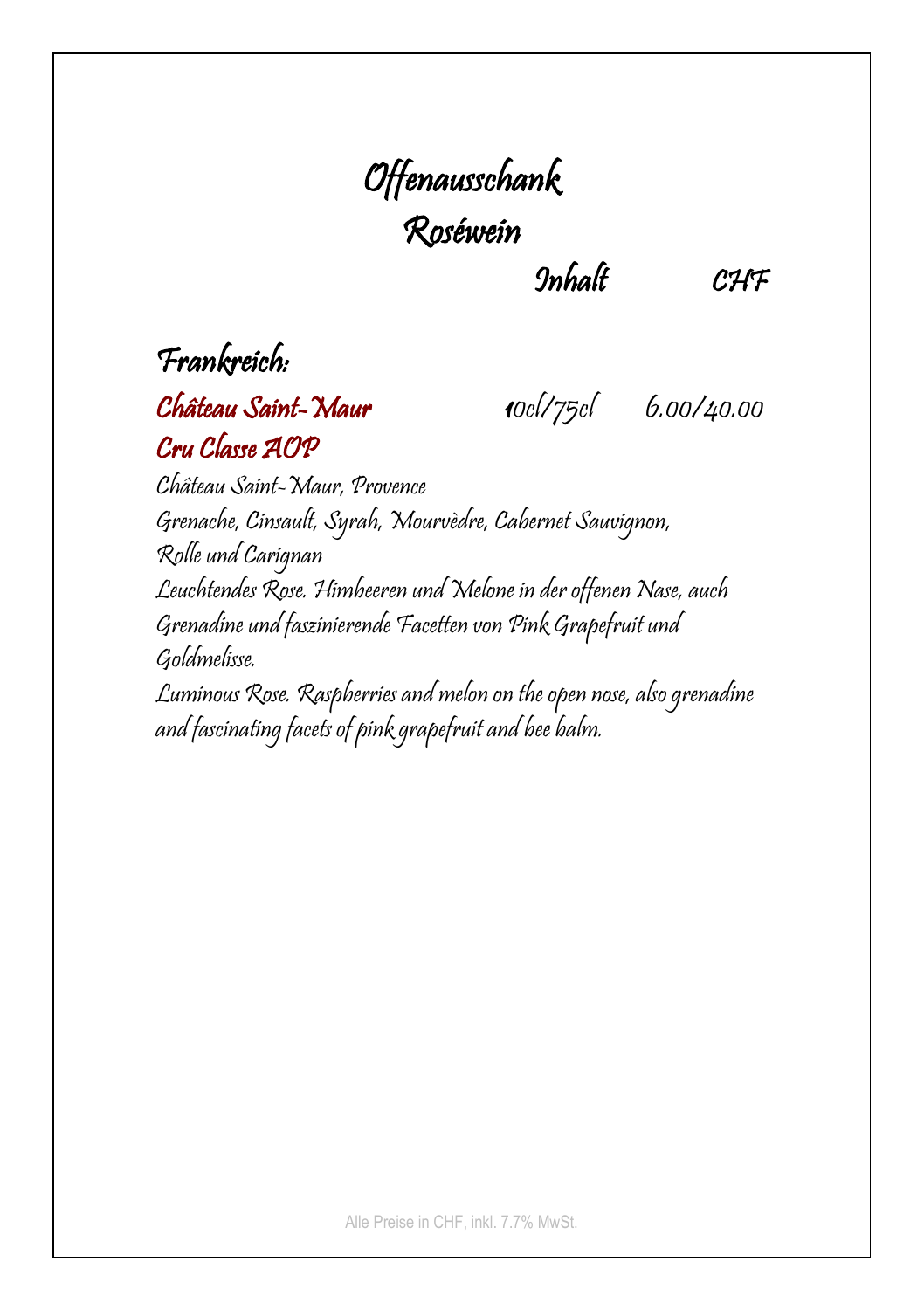### Offenausschank Rotwein

Schweiz : Inhalt CHF

Dôle du Valais AOC 10cl/75cl 7.00/42.00

Cave St-Pierre - Wallis, Chamoson - Alpes Pinot Noir, Gamay, warmer Charakter, intensive Aromen von roten Früchten Pinot Noir, Gamay, warm character, intense aromas of red fruits

Pinot Noir du Valais 10cl/75cl 7.00/45.00

Varone Vins - Wallis, Sion Pinot Noir und Blauburgunder, Schwarze Früchte, leicht geräuchert Pinot Noir and Blauburgunder, black fruits, light smoked

#### Italien :

**Primitivo Salento 9GT** 10cl/75cl 6.50/39.00

Senza Parole - Apulien Primitivo, fruchtig, lieblich, nachhaltig, leicht süsslich, frisch Primitivo, Fruity, lovely, persistent, slightly sweetish, fresh

#### Barbera d'Asti Superiore d'Asti 10cl/75cl 6.50/39.00 DOCG 'Tirteo'

Tenute Neirano, Casalotto di Mombaruzzo - Piemont Barbera, trocken, Kirschenfrucht, würzig, gute Fülle, leicht herb Barbera, dry, cherryfruit aroma, spicy, full-bodied, decently tannic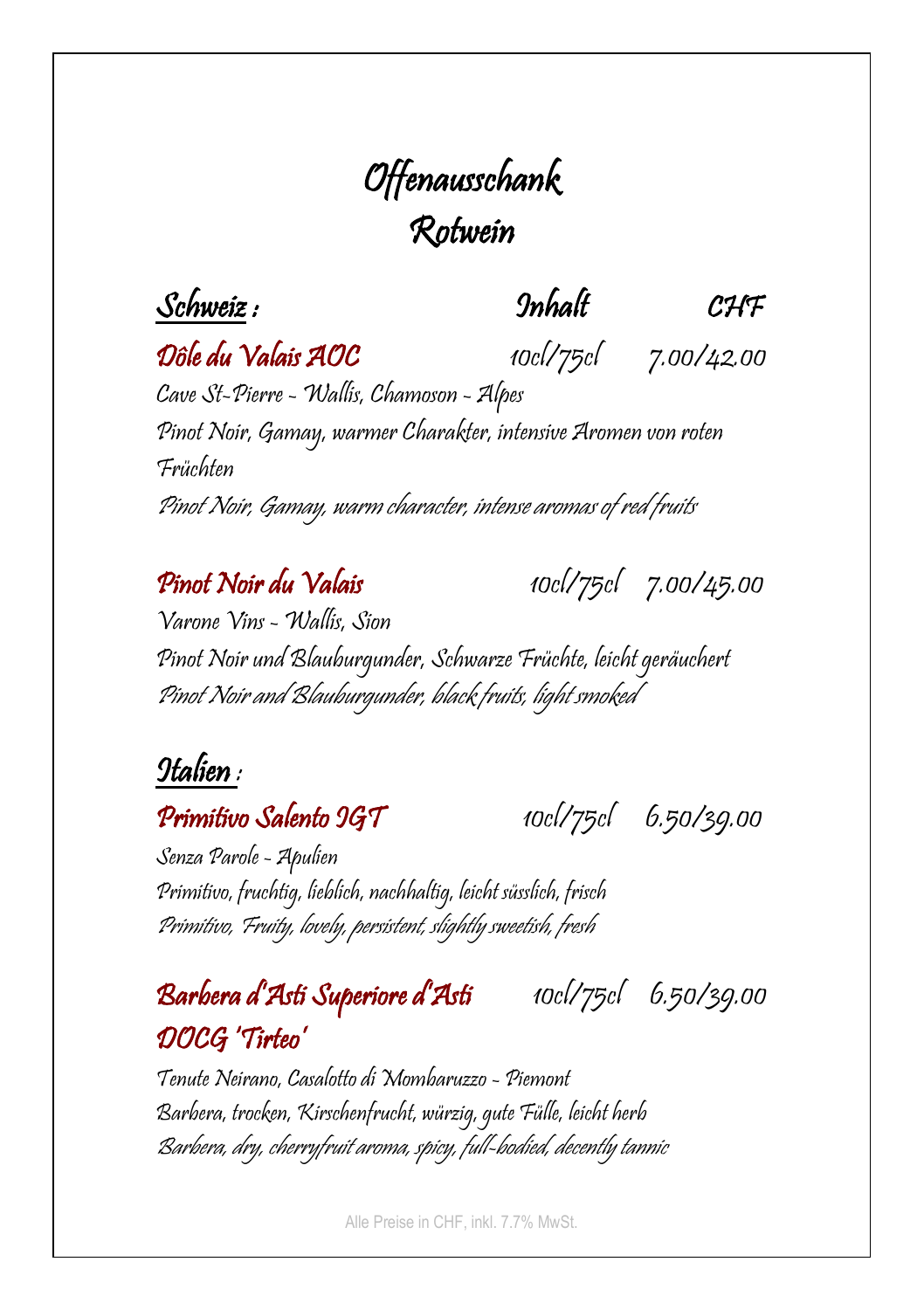### Offenausschank Rotwein

Italien : Inhalt CHF

Nero d'Avola di Sicilia IGT 10cl/75cl 6.00/ 42.00 'Masseria Trajone'

Femar Vini S.r.l., Monteporzio Catone Nero d'Avola, trocken, schwarze Beerenfrucht, fleischig, elegant Nero d'Avola, dry, blackberry fruit Aroma, pulpy, elegant

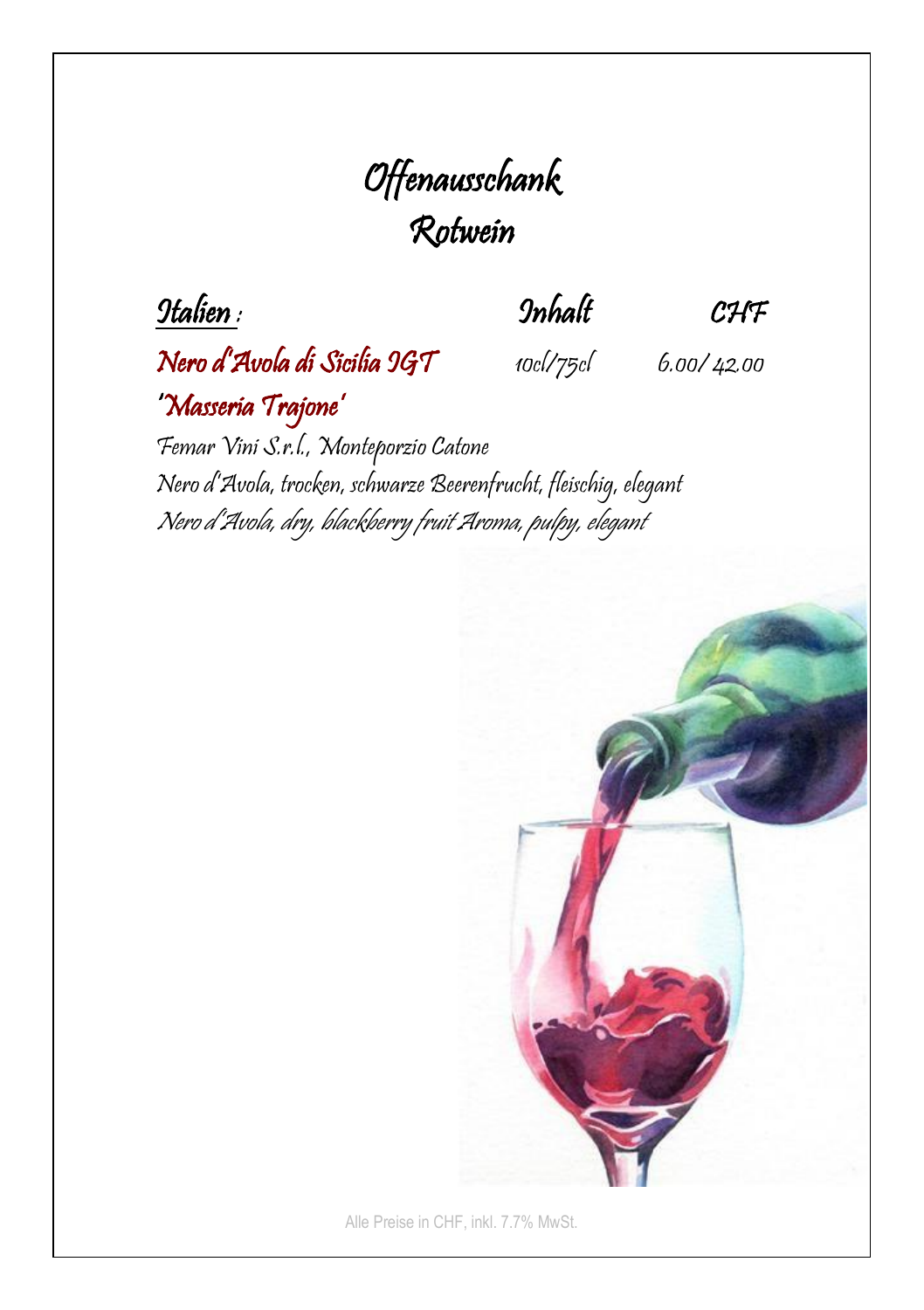### Flaschenweine **Weisswein**

Schweiz: Inhalt CHF

Wallis Fendant Soleil du Valais 75cl 40.00

Varone Vins - Wallis, Sion Fendant, rund, elegant, fein mit mineralischer Note Fendant, round, elegant, fine with a mineral note

Waadt

Altesse  $75c$ l 47.50 Der Bio-Weisswein aus dem Waadtland

Der Wein ist aus Reben die noch unbekannt sind. Ein Cuvée der besonderen Art Fruchtig und geschmeidig Fruity and souple elegant

Dézaley-Marsens 'De la Tour' 70cl 57.00 AOC Lavaux

Les Frères Dubois SA, Cully Chasselas, trocken, blumig, geschmeidig, elegant, leicht spritzig Chasselas, dry, floral, souple, elegant, lightly fizzy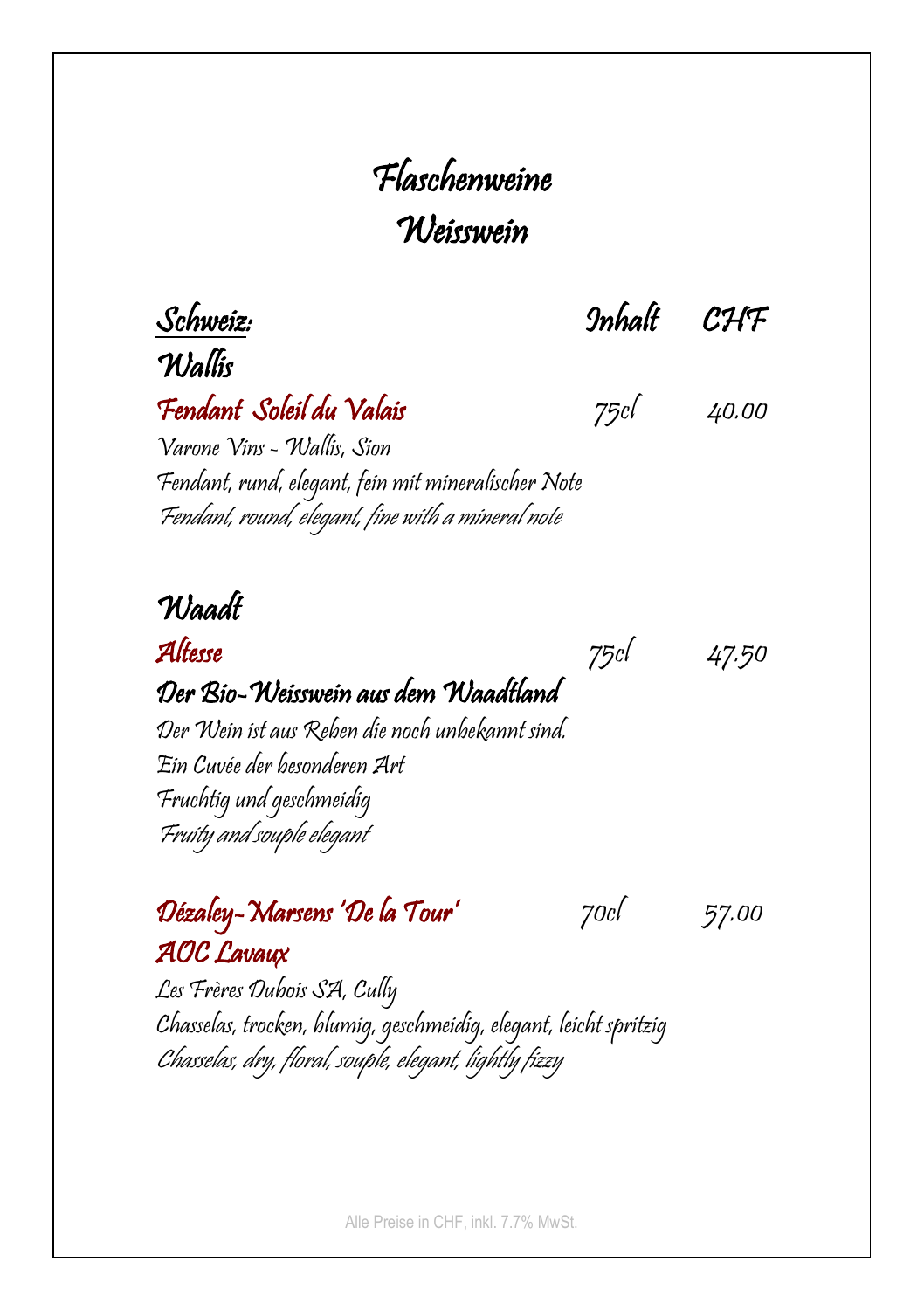#### **Weisswein**

Schweiz: Inhalt CHF

Bern

#### Twanner 'Frauenkopf' AOC Bielersee 70cl 42.00

Werner K. Engel, Twann Chasselas, trocken, blumig, rassig, herb, erfrischend Chasselas, dry, floral, toothsome acidity, refreshing

#### Graubünden

#### Riesling x Sylvaner Zizers 75cl 46.00 AOC Graubünden

Philipp Grendelmeier, Zizers (Müller Thurgau), Rivaner, trocken, blumig-fruchtig, erfrischend (Müller Thurgau), Rivaner, dry, floral and fruits, refreshing

Ausland

Frankreich

 $Chablis AC'Croix St. Joseph'$  75cl 49.00

Burgund J. Moreau & Fils, Chablis Chardonnay, trocken, blumig, strukturiert, feinherb Chardonnay, dry, floral, structured, decently harsh aftertaste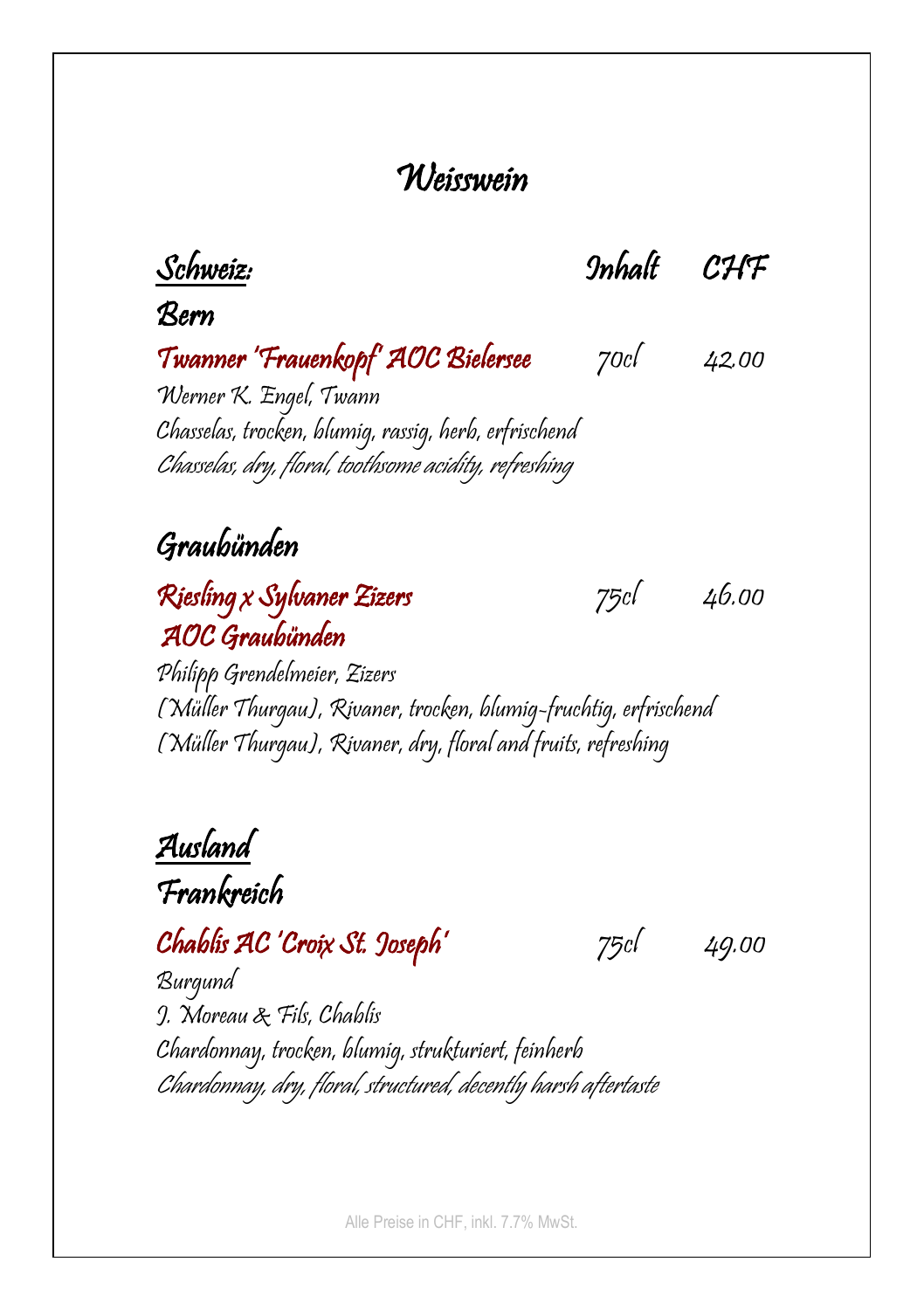#### **Weisswein**

Inhalt CHF

#### Frankreich

Sancerre AC 'Domaine de Villaudière' 75cl 52.00

Loire

Jean-Marie Reverdy, Verdigny Sauvignon Blanc, trocken, sehr blumig-fruchtig, rassig und erfrischend Sauvignon Blanc, dry, floral and fruity taste, racy and refreshing

#### Österreich

Grüner Veltliner Bergkristall 75cl 42.00

Niederösterreich Winzerhof Müller - Kremstal Gr. Veltliner, nuancenreicher Fruchtfächer, Gartenkräuter, zarter Apfel-Birnen Gr. Veltliner, rich in nuances, garden herbs, delicate apple pears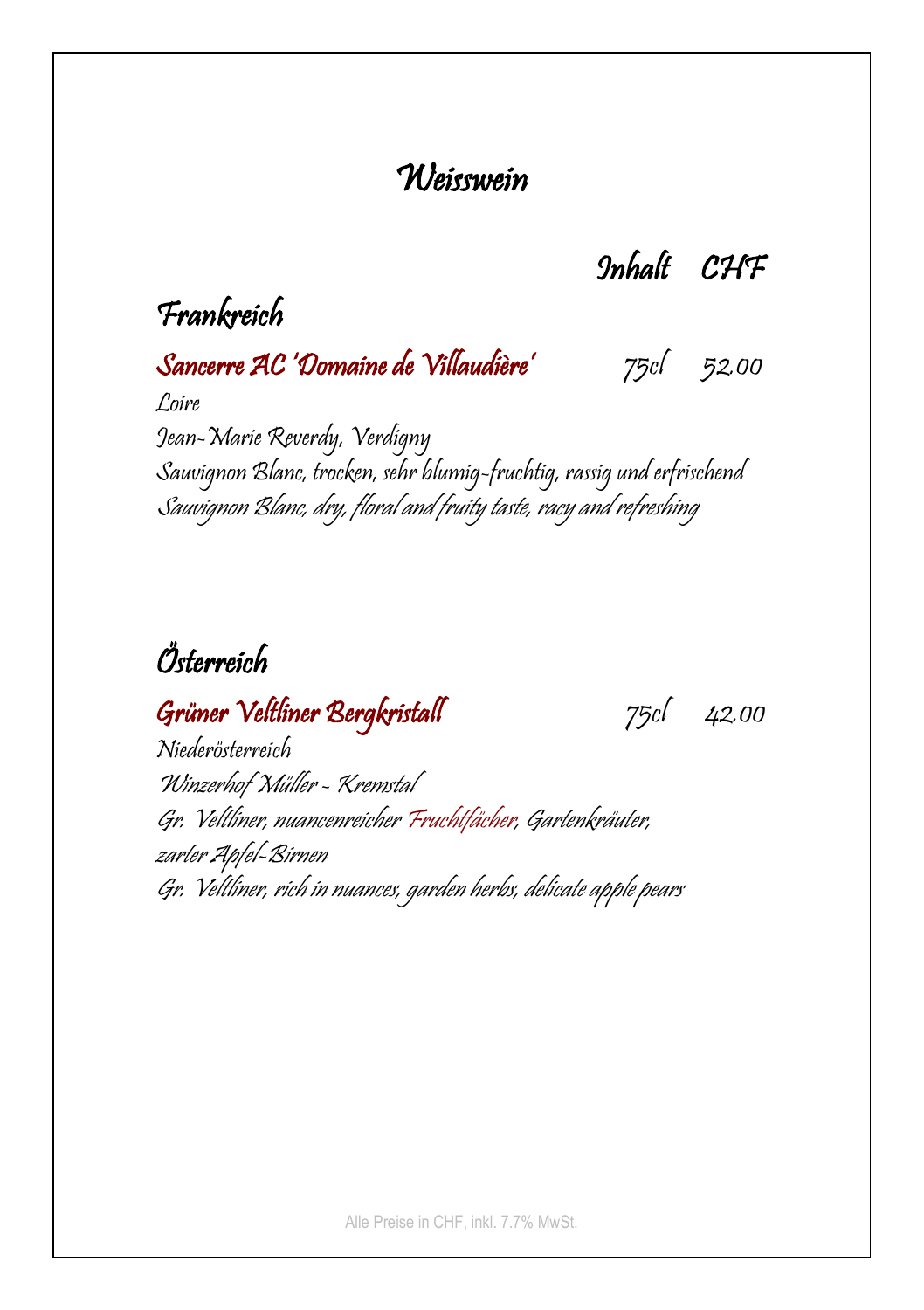#### Roséwein

Schweiz: Inhalt CHF

### Oil de Perdrix du Valais AOC 75cl 40.00 ´La Matze´

Adrian & Diego Mathier, Salgesch Blauburgunder, trocken, beerige Aromatik, ausgewogen, leicht spritzig Pinot Noir, dry, berryfruit aroma, balanced, lightly fizzy

#### $\n **B**$   $\boxed{\text{B}$   $\boxed{\text{B}$   $\boxed{\text{B}$   $\boxed{\text{B}$   $\boxed{\text{B}$   $\boxed{\text{A} \times \text{B}$   $\boxed{\text{A} \times \text{B}$   $\boxed{\text{A} \times \text{B}$   $\boxed{\text{A} \times \text{C} \times \text{C}$ Der Bio-Roséwein aus dem Waadtland

Henri Cruchon Pinot Blanc, Pinot Noir Die Raffinesse der beiden Pinots mit einer luftigen Rosé Note. The sophistication of the two Pinots with an airy rosé note.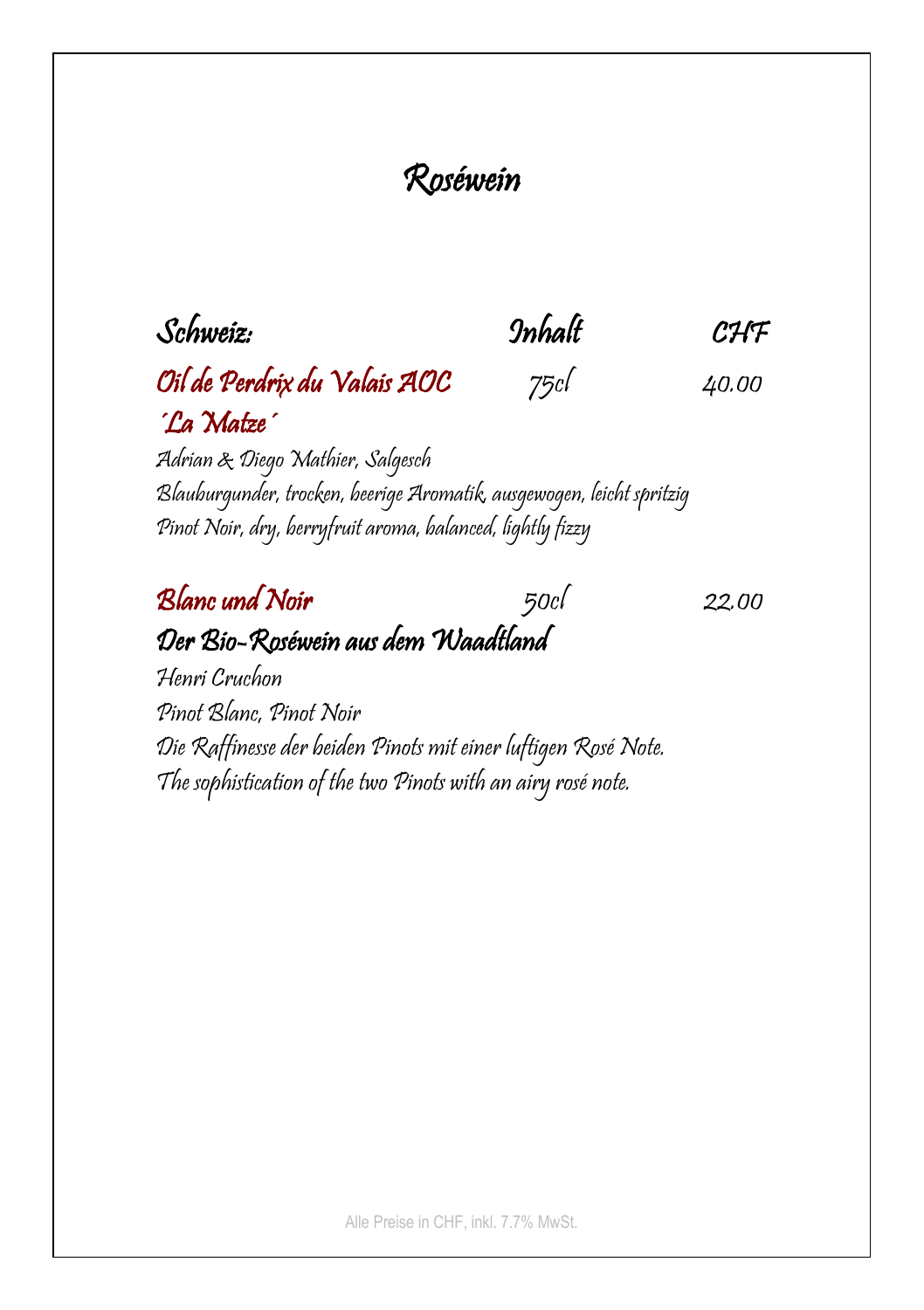#### Roséwein

Inhalt CHF

#### Frankreich:

#### Château Saint-Maur 75cl … Cru Classe AOP

Château Saint-Maur, Provence Grenache, Cinsault, Syrah, Mourvèdre, Cabernet Sauvignon, Rolle und Carignan Leuchtendes Rose. Himbeeren und Melone in der offenen Nase, auch Grenadine und faszinierende Facetten von Pink Grapefruit und Goldmelisse. Luminous Rose. Raspberries and melon on the open nose, also grenadine and fascinating facets of pink grapefruit and bee balm.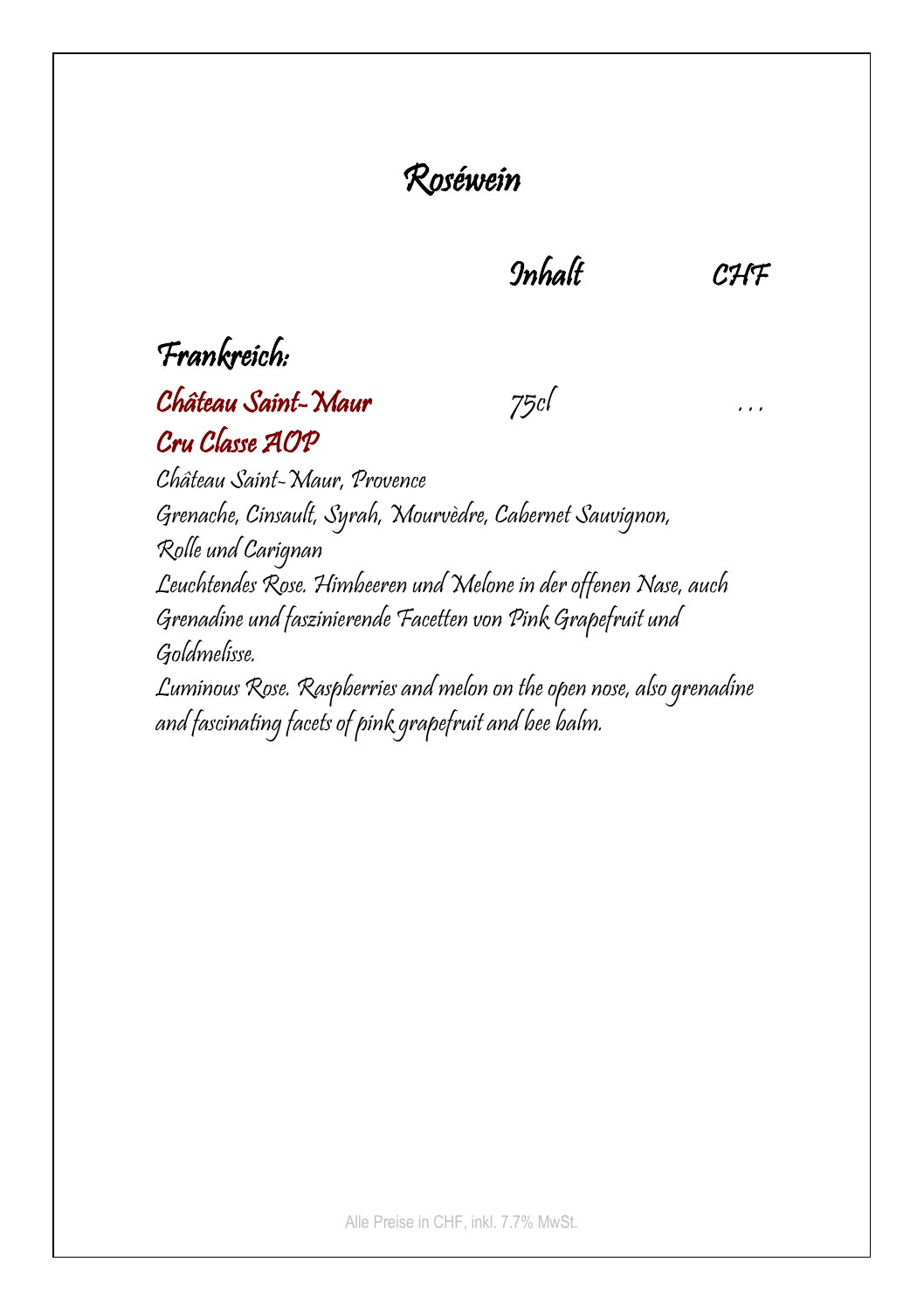# Flaschenweine

Rotwein

Wallis

Schweiz: Inhalt CHF

Syrah du Valais 75cl 59.00 Varone Vins, Sion Syrah, vollmundig, würzig, samtiger Abgang Syrah, full-bodied, spicy, velvety finish

#### Humagne Rouge du Valais 75cl 57.00 AOC, Barrique

Adrian Mathier, Salgesch Humagne Rouge, trocken, würzig-fruchtig, vollmundig, harmonisch Red Humagne, dry, spicy and fruity, full-flavoured, harmonious

Cuvée Madame Rosmarie, 75cl 60.00 Valais AOC Barrique

Syrah, Humagne, Pinot Noir, Cabernet Sauvignon Adrian Mathier, Salgesch Trocken, vielschichtige Aromatik, harmonisch, elegant Dry, aroma of nice complexity, harmonious, elegant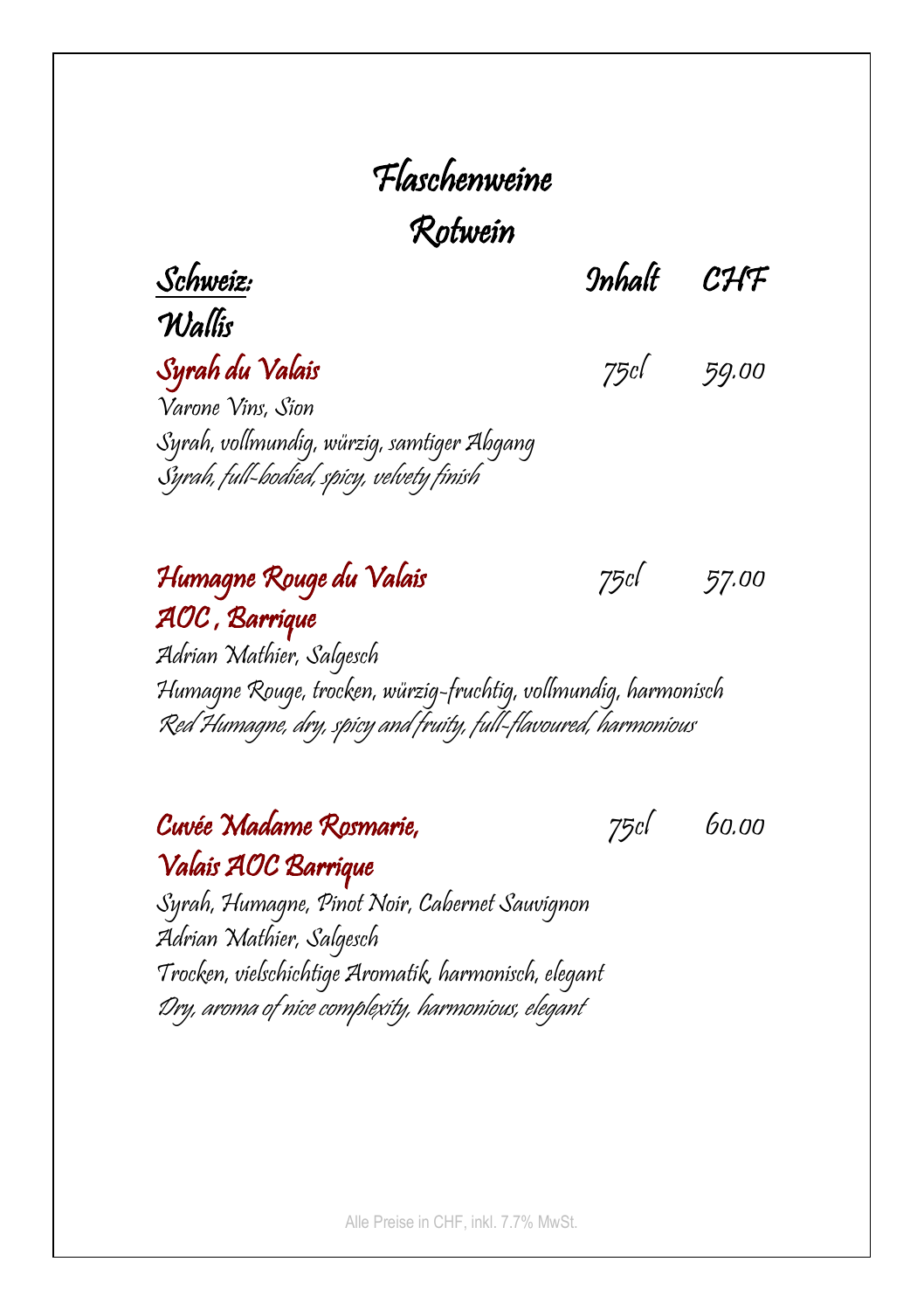Schweiz: Inhalt CHF Waadt **Incognito** Der Bio-Rotwein aus dem Waadtland 75cl 47.50 Dieser Rotwein stammt aus neuen Reben die keinen Namen haben. Trocken, leichter Barrique, kräftig, anhaltend Dry, light Barrique, pungent, persistant Tessin 'Riflessi d'Epoca' Merlot del Ticino 75cl 79.00 DOC Barrique Guido Brivio Vini SA, Mendrisio Merlot, trocken, fruchtig mit Röstnoten, kräftig, anhaltend Merlot, dry, fruity with toasty flavour, pungent, persistant Italien: Piemont Monferrato Rosso 75cl 45.00 Villa Carena - Monferrato Barbera, Kirschen, Brombeeren und Noten von Vanille, Schokolade und Tabak

Barbera, Cherries, blackberries and notes of vanilla, chocolate and tobacco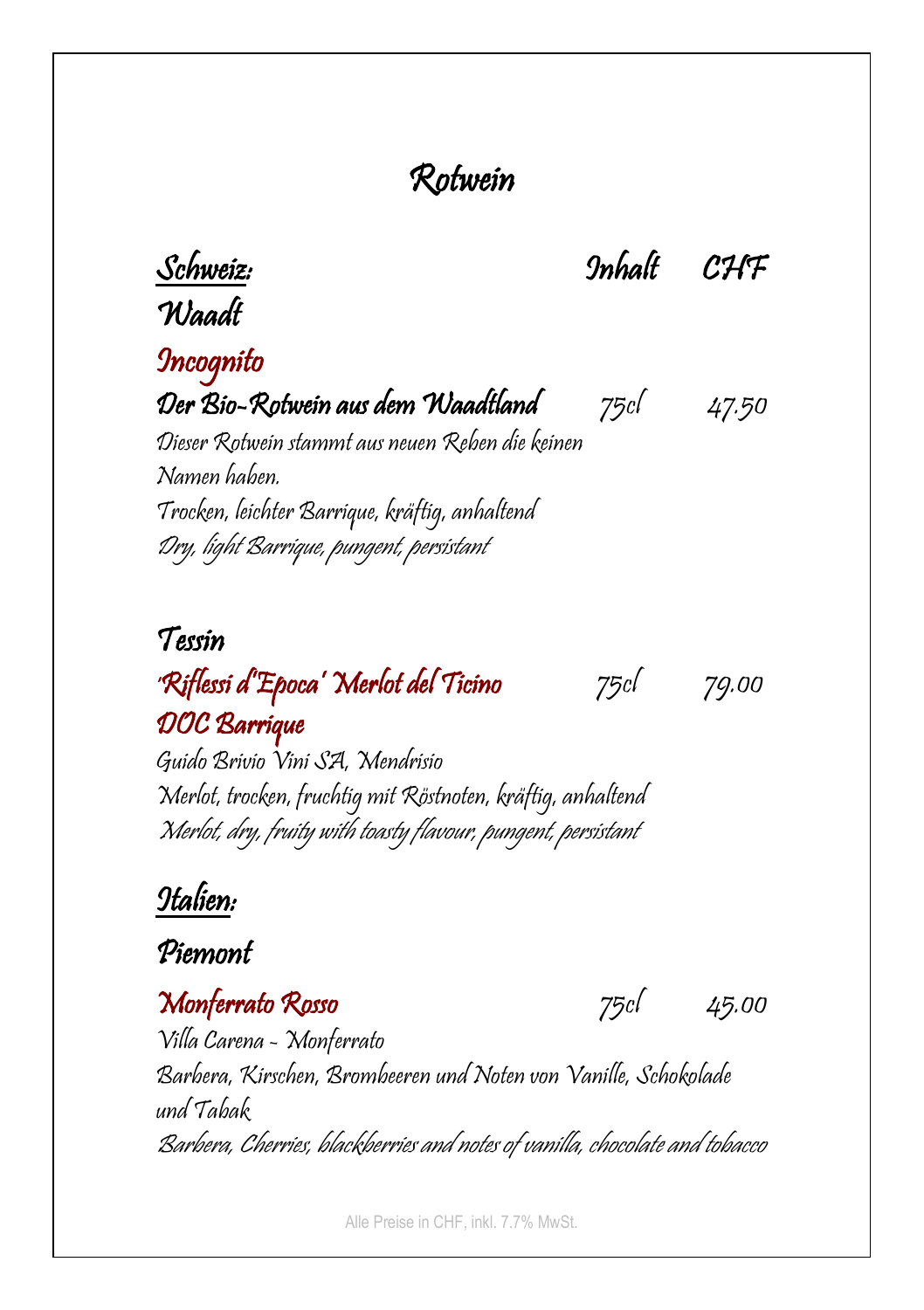Italien: Inhalt CHF

#### Piemont

#### Barolo DOCG «La Fenice» 75cl 60.00

Famiglia Cavallero, Castiglione Falletto Nebbiolo, trocken, Zwetschgenfrucht, würzig, körperreich, anhaltend Nebbiolo, dry, plumfruit aroma, spicy, full-bodied, persistant

#### $Barbaresco DOCG$  75cl  $170.00$

Angelo Gaja Nebbiolo, volles, kräftiges, fruchtiges Aroma Nebiolo, lot round, strong, fruity aroma

### Apulien

Primitivo Silentium di Manduria DOC 75cl 45.00

Silentium - Apulien Primitivo, komplexe Beerenfruchtaromatik, dezente Noten von Dörrfrüchten Erdbeerkonfi Primitivo, complex berry fruit aromas, subtle notes of dried fruit u. Strawberry Jam

Negroamaro Mavrio di Salento IGT 75cl 45.00

Tremarco - Apulien Negroamaro, Pflaume, Kirsche, Beeren, Gewürznelke, Lakritze, Noten von Toastbrot Negroamaro, Plum, cherry, berries, clove, licorice. Notes of toasted bread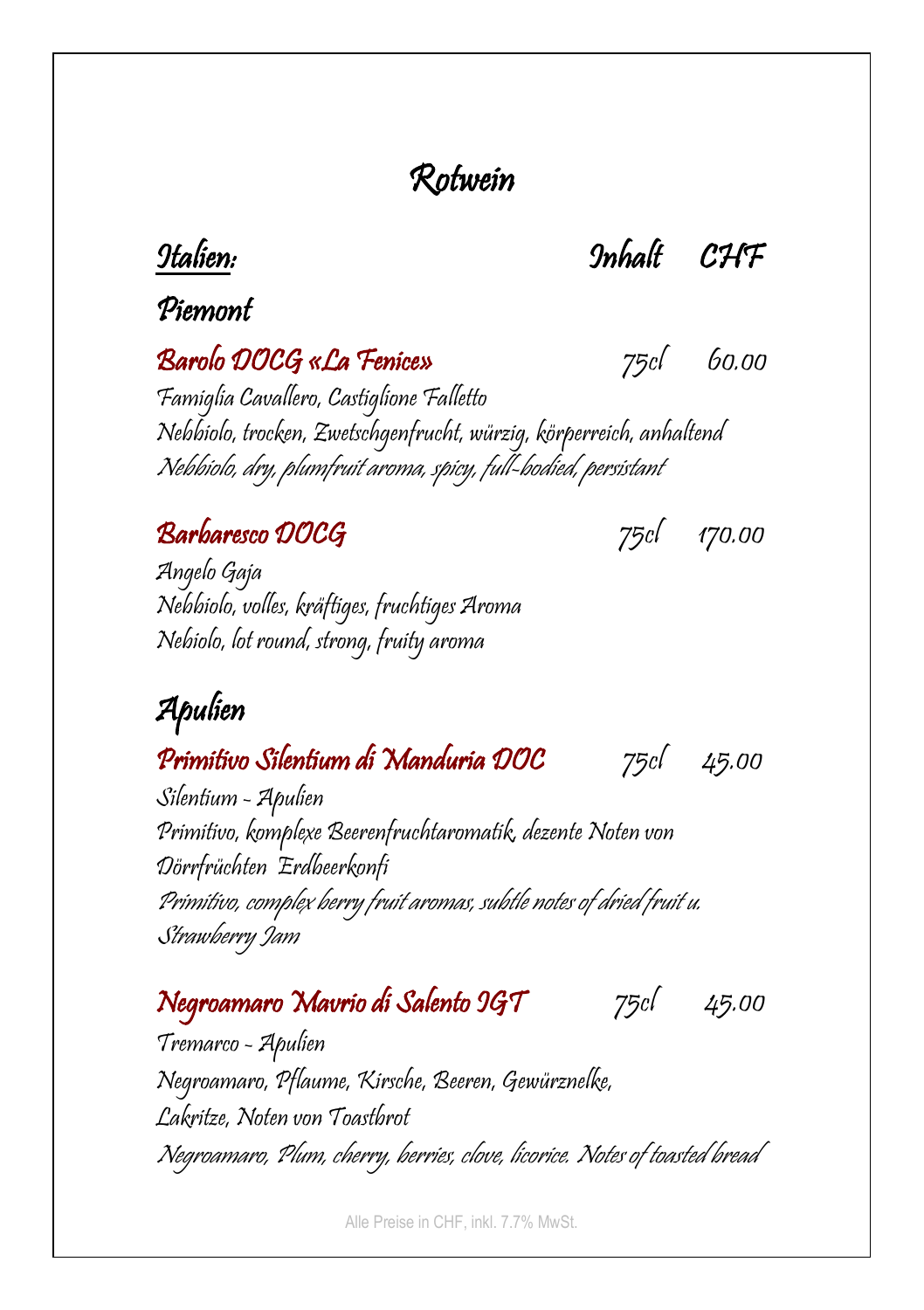Italien: Inhalt CHF

Veneto

#### Ripasso Valpolicella Classico Superiore 75cl 40.00 DOC 'Soraighe'

Vinicola Bennati, Cazzano di Tramigna Corvina, Rondinella, trocken, Beerenfrucht, kraftvoll, konzentriert, lang Corvina, Rondinella, dry, berryfruit aroma, vibrantly, concentrated, persistant

#### Sizillien

### Nero d'Avola di Sicilia IGT 75cl 42.00

#### 'Masseria Trajone' Femar Vini S.r.l., Monteporzio Catone

Nero d'Avola, trocken, schwarze Beerenfrucht, fleischig, elegant Nero d'Avola, dry, blackberryfruit Aroma, pulpy, elegant

Frankreich:

Bordeaux

Bordeaux AC 'Château Vieux Manoir' 75cl 44.00

Louis et Armand Ballande, Targon Cabernet Sauvignon und Merlot, trocken, beerige Frucht, ausgewogen Cabernet Sauvignon and Merlot, dry, berryfruit aroma, well-balanced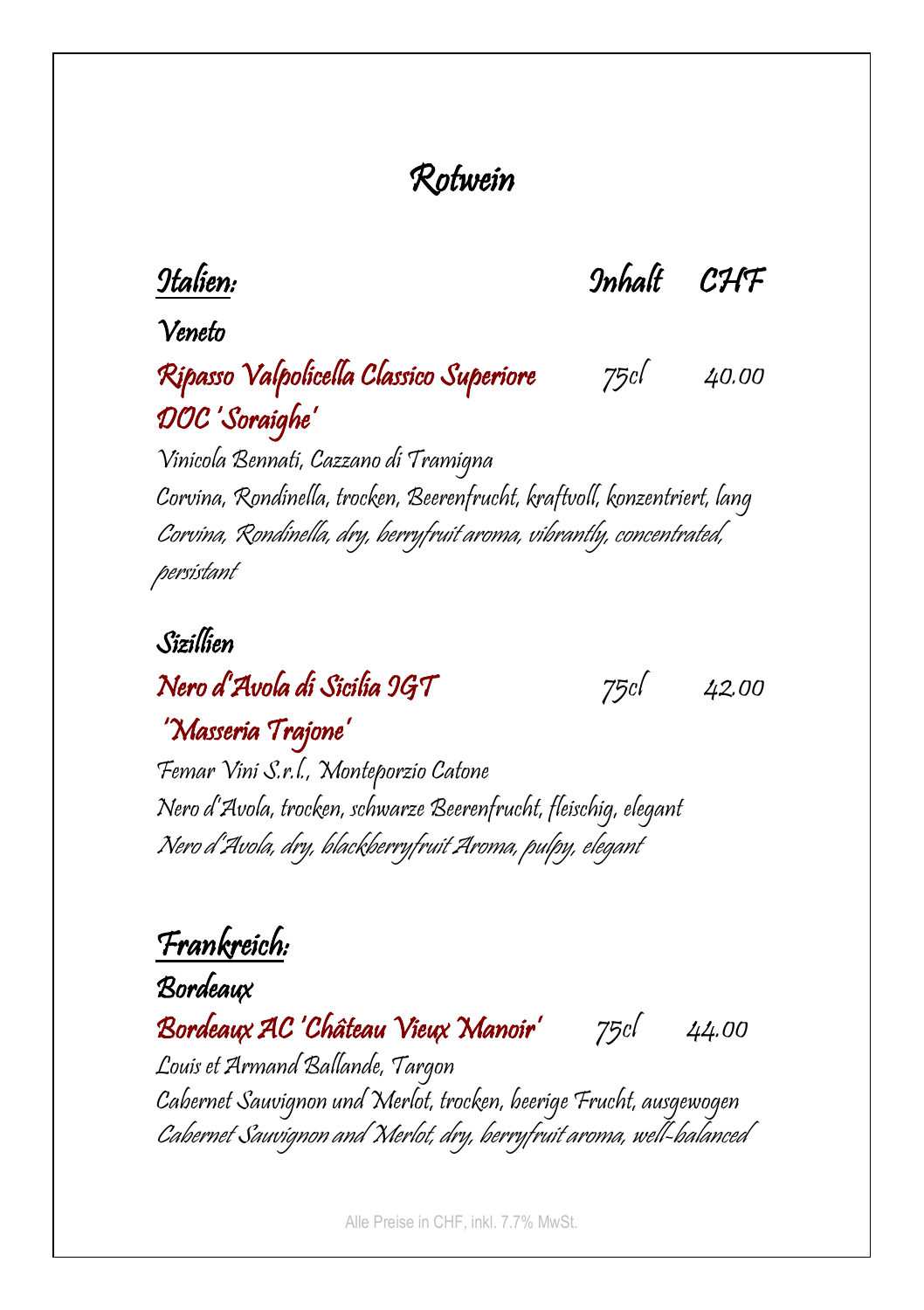Kastillien& Leon

Spanien: Inhalt CHF

Ribera del Duero 75cl 59.00 Reserva DO 'Val Sotillo'

Bodegas Ismael Arroyo, Sotillo de la Ribera Tempranillo, trocken, schwarze Beeren, Röstnoten, kraftvoll, dicht, lang Tempranillo, dry, black berries, toasty, vibrantly, dense, long aftertaste

Österreich:

Burgenland

Blauer Zweigelt Neusiedlersee 75cl 39.00 'Heideboden'

Matthias Gsellmann, Gols Blauer Zweigelt, trocken, beerig-blumig, elegant, ausgewogen Blauer Zweigelt, dry, berryfruit and floral, elegant, well-balanced

Heinrich 75cl 45.00

St. Laurent, Zweigelt, Blaufränkisch Kühl, rotbeerig, pfeffrig und nicht zu knopp Kirsche Cool, red berry, peppery and not too short of cherry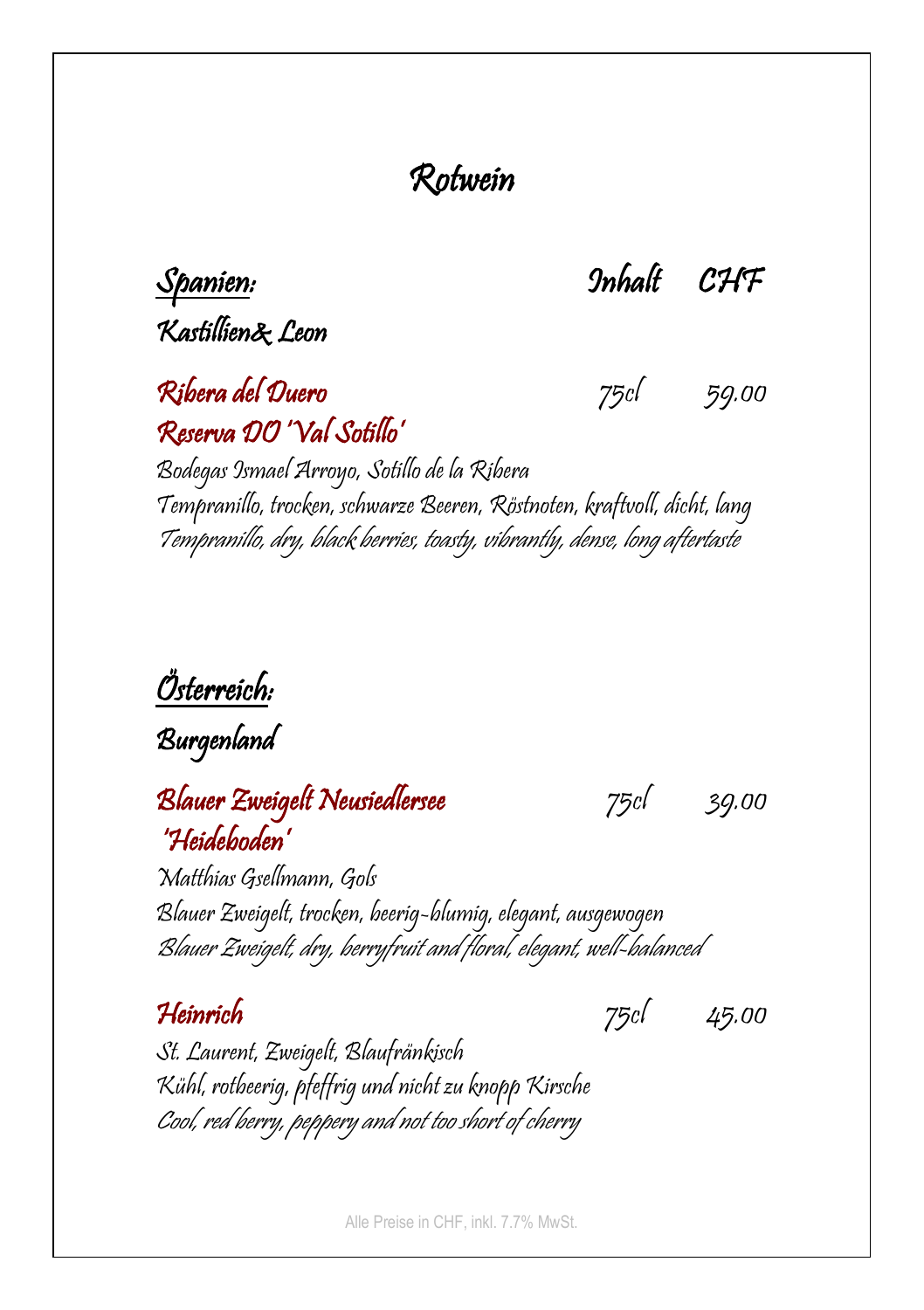Übersee Inhalt CHF

#### Argentinien

Cabernet Sauvignon Mendoza'1884' 75cl 42.00 Bodegas Escorihuela, Mendoza Cabernet Sauvignon, trocken, Beerenfrucht, Röstnoten, fleischig, anhaltend Cabernet Sauvignon, dry, berryfruit aroma and toasty, pulpy, persistant

#### Australien

Shiraz of Barossa Valley 'Shotfire' 75cl 45.00

Thorn-Clarke Wines Pty, Angaston Syrah, trocken, schwarze Beeren, Röstnoten, kräftig, dicht, harmonisch Shiraz, dry, black berriy aroma, toasty, pungent, dense, harmonious

#### Chile

Zinfandel Gran Reserve Valle Itata 75cl 39.00

Bodegas Viña Chillán, Santiago Zinfandel (Primitivo), trocken, vielschichtig, ausgewogen, gute Länge Zinfandel (Primitivo), dry, complex, well-balanced, nice length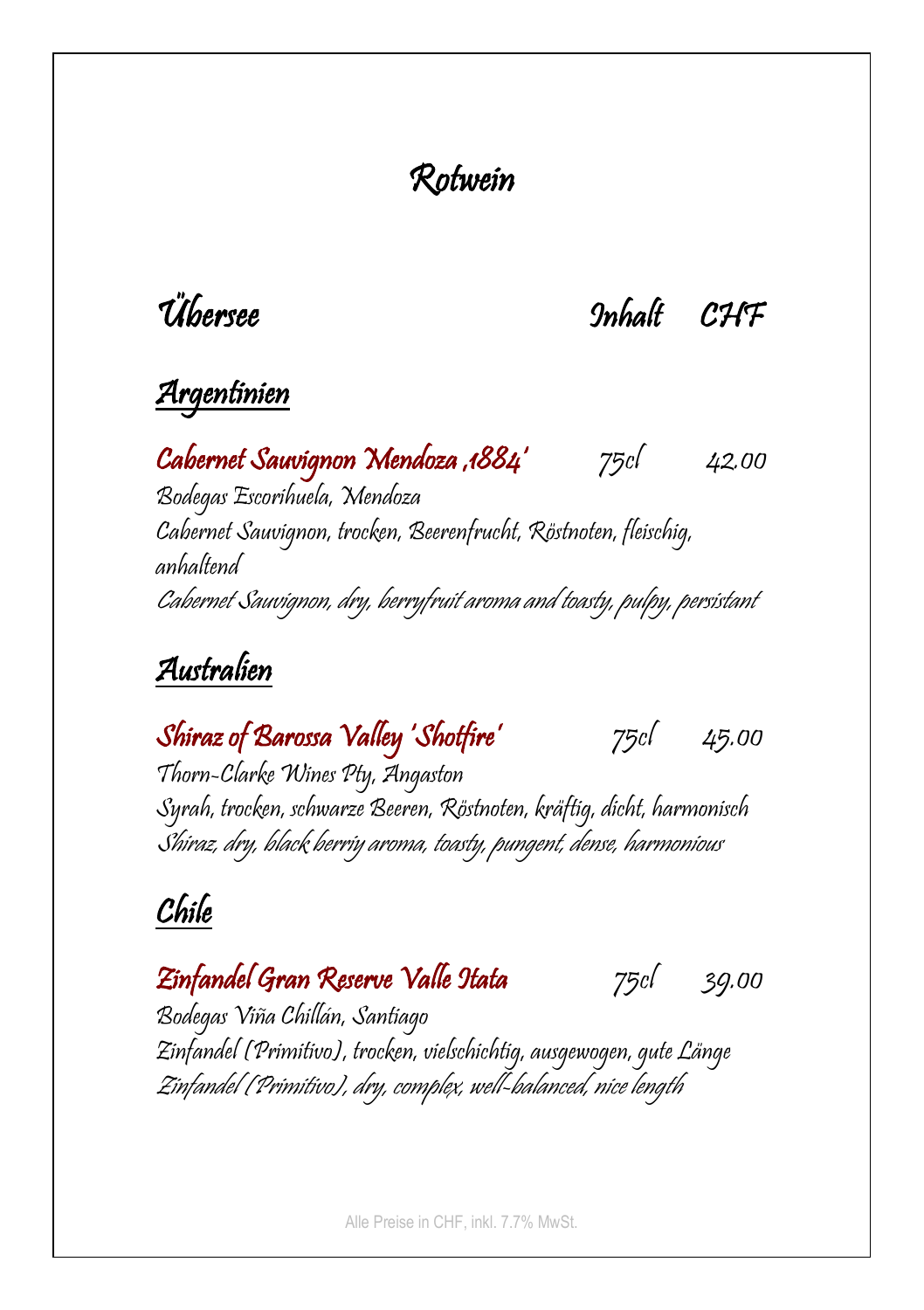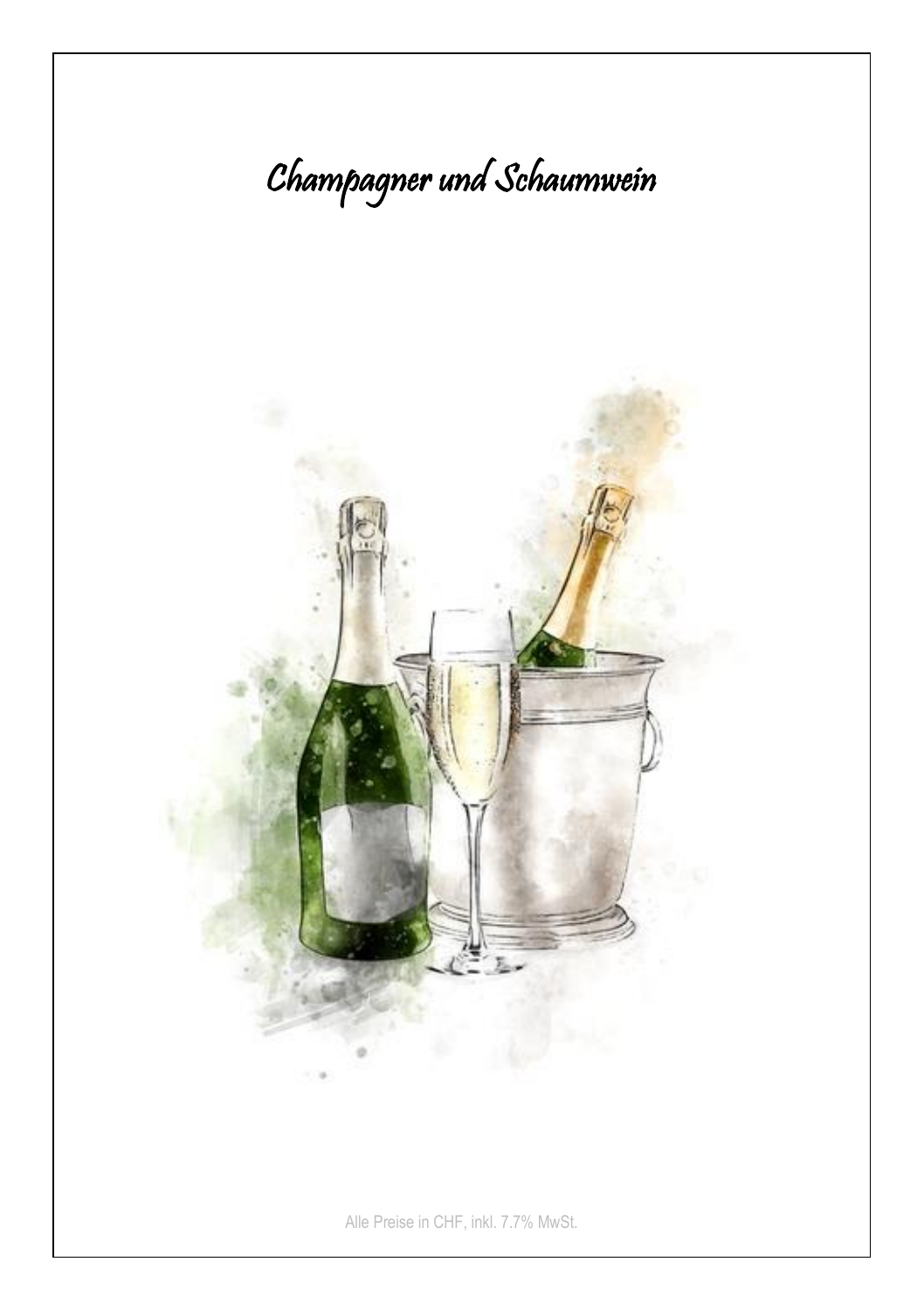## Champagner und Schaumwein

Inhalt CHF

Frankreich

Champagner 75cl 85.00 Laurent Perrier Elegant, frisch mit vollmundigen Fruchtaromen Elegant, fresh with heady fruit aroma

Champagner 200ml 29.00 Moet et Chandon Elegant, frisch mit vollmundigen Fruchtaromen Elegant, fresh with heady fruit aroma

#### Italien

Prosecco Centenario San Martino 75cl 39.00

Contarini Frisch, fruchtig und aromatisch Fresh, fruity and aromatic

Moscato d'Asti DOCG 'Pitulé' 75cl 39.00

Tenute Neirano, Casalotto di Mombaruzzo Muskat, süss, sehr fruchtig, spritzig Muscat, sweet, very fruity, fizzy